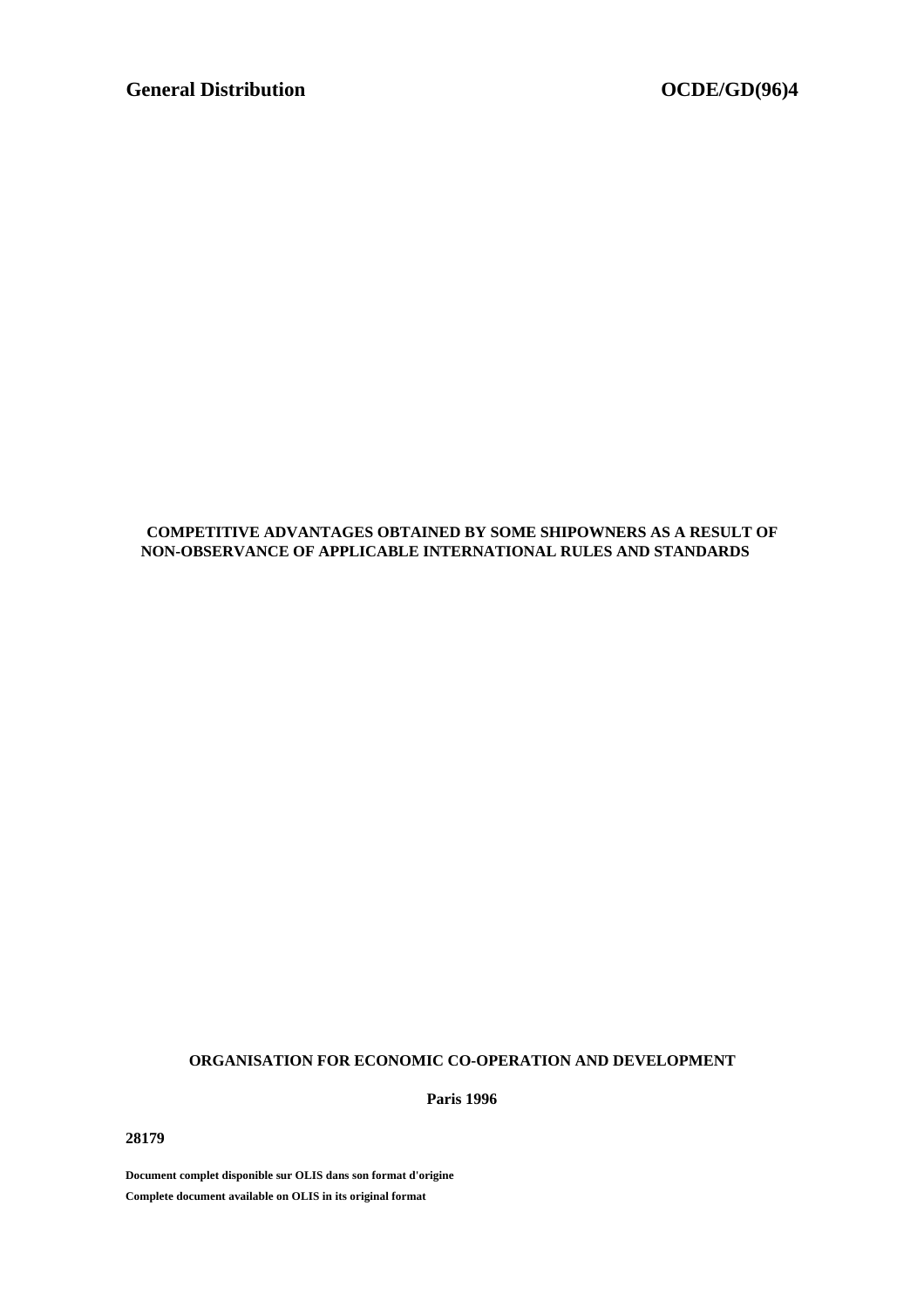### **FOREWORD**

In recent years, the shipping industry has been characterised by increasing concern over falling standards of vessel operations by a number of shipowners. This concern has been expressed by insurers, charterers, governments and other interested parties, and has given rise to increased efforts to "ensure" shipowner compliance with national and international maritime rules as evidenced by greater frequency of ship inspections by insurance, chartering and port state interests.

In spite of this tightening-up process, shipping is still a largely free market which allows considerable scope for shipowners *inter alia* to: i) determine vessel operating policy including the level of expenditure on safety-related maintenance cost items, and ii) avoid compliance with internationally agreed rules and regulations as regards safety and the protection of the marine environment.

This latter situation is allowed to occur because the different bodies in charge of ensuring and/or monitoring compliance (flag state and port state authorities, classification societies, chartering and marine insurance interests and the maritime labour unions) vary in the degree of diligence they apply when conducting such activities and when following-up any non-observance of international rules and standards so detected.

The net effect of this approach is that, while the world fleet is now subject to a greater number of inspections than perhaps at any time in the shipping industry's history, standards of vessel operation vary considerably from the highly professional shipowners, who take a long-term strategic view towards the crew and technical management of their fleets, to the unscrupulous owners who disregard even the basic requirements of safe and pollution free vessel operations.

The aim of this report is to assess the competitive cost advantages which can be enjoyed by those owners who do not observe the fundamental maritime rules and standards relating to shipboard safety and environmental protection. Furthermore, it examines the respective roles of the flag state and port state authorities, classification societies, chartering and marine insurance interests and the maritime labour unions in ensuring and monitoring international rules and standards, and identifies and discusses some of the possible solutions to the continuing problem of shipowner non-observance.

#### **Copyright OECD, 1996**

# **Applications for permission to reproduce or translate all or part of this material should be made to:**

**Head of Publications Service, OECD, 2 rue André-Pascal, 75775 Paris Cedex 16, France.**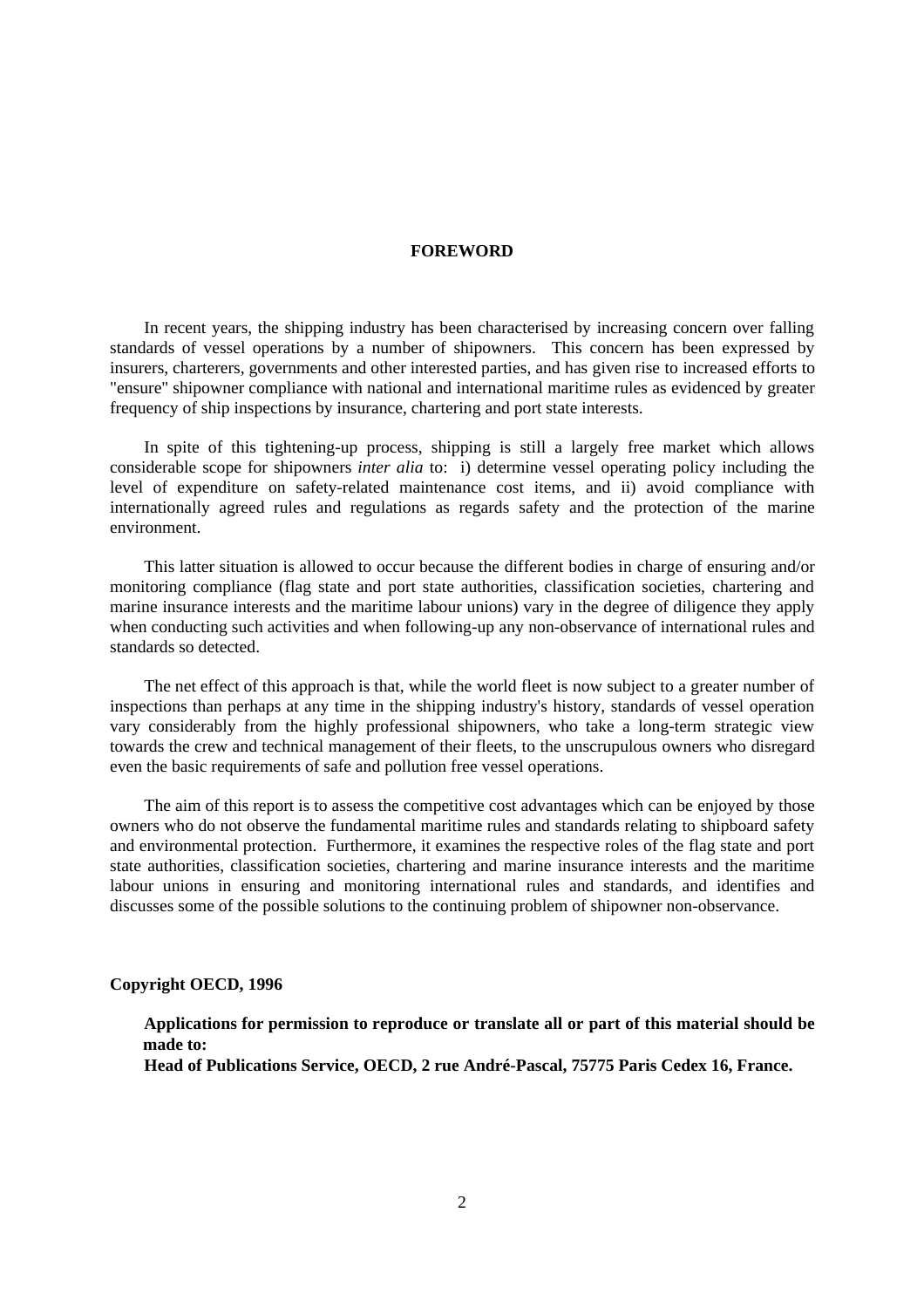# **CONTENTS**

| I.  |           | FINANCIAL ADVANTAGES LINKED TO THE NON-OBSERVANCE OF AGREED<br>INTERNATIONAL RULES AND STANDARDS CAN REACH A SUBSTANTIAL                                                                       |  |
|-----|-----------|------------------------------------------------------------------------------------------------------------------------------------------------------------------------------------------------|--|
|     |           |                                                                                                                                                                                                |  |
|     | A.        |                                                                                                                                                                                                |  |
|     |           |                                                                                                                                                                                                |  |
|     | <b>B.</b> | Financial advantages obtained by running vessels at different operating standards 9                                                                                                            |  |
|     |           |                                                                                                                                                                                                |  |
|     |           | C. Financial advantages obtained due to the non-detection of deficient vessels by flag/port                                                                                                    |  |
|     |           |                                                                                                                                                                                                |  |
| II. |           | LACK OF POLICING OF THE SHIPPING INDUSTRY BY PRIMARY POLICING<br>BODIES (FLAG STATES AND CLASSIFICATION SOCIETIES ACTING ON<br>THEIR BEHALF) AND INSUFFICIENCY OF PENALTIES FOR NON-OBSERVANCE |  |
|     |           |                                                                                                                                                                                                |  |
|     | <b>B.</b> |                                                                                                                                                                                                |  |
|     |           |                                                                                                                                                                                                |  |
|     |           | III. LASTING SOLUTIONS TO COMBAT NON-OBSERVANCE OF<br>AGREED INTERNATIONAL RULES AND STANDARDS NECESSITATE<br>CO-ORDINATED CO-OPERATION OF ALL PARTICIPANTS IN INTERNATIONAL                   |  |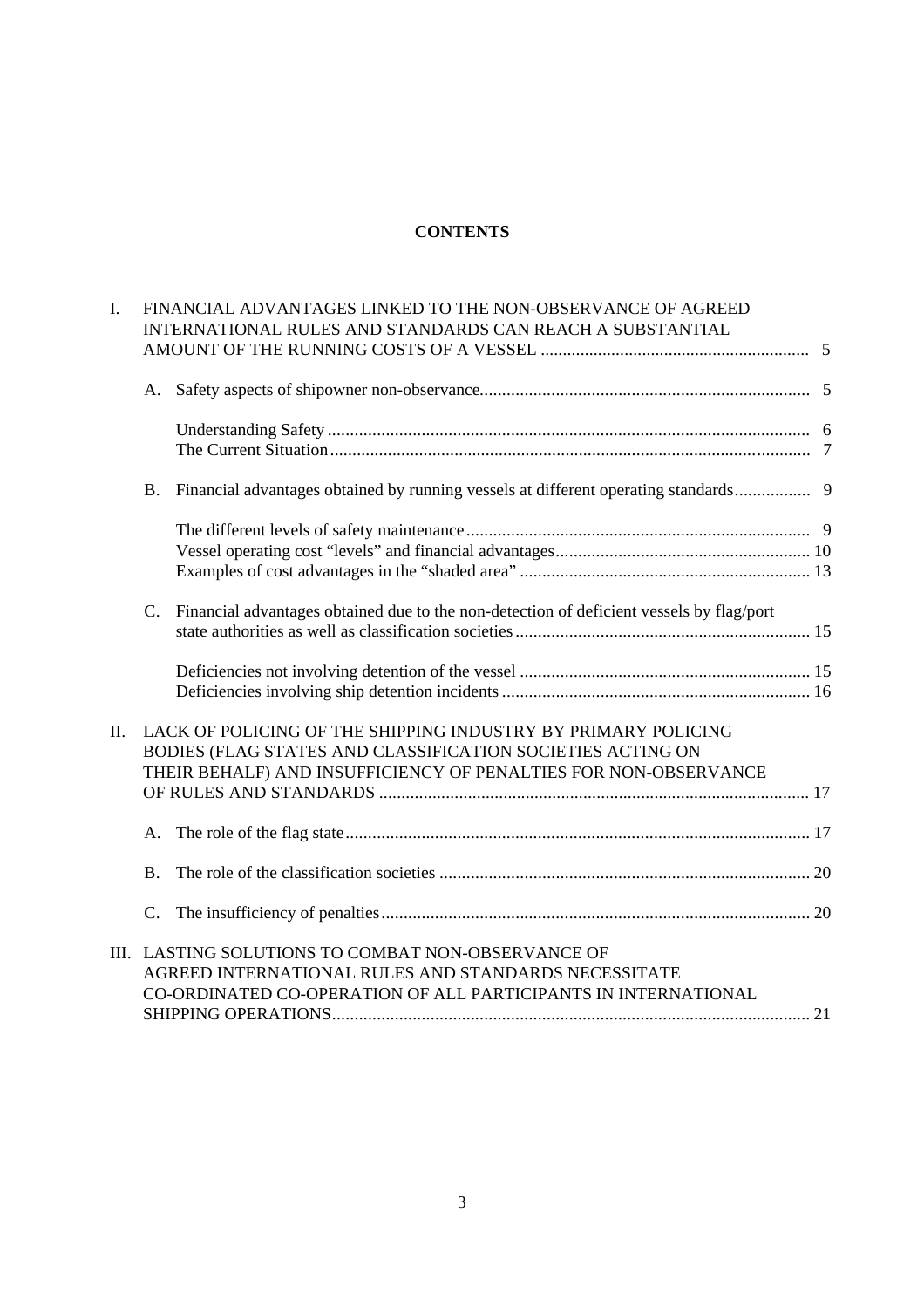| The responsibility of the industry in combating non-observance of international rules<br>C. |  | A. IMO initiatives to improve international rules and standards and their implementation 21 |  |
|---------------------------------------------------------------------------------------------|--|---------------------------------------------------------------------------------------------|--|
|                                                                                             |  |                                                                                             |  |
|                                                                                             |  |                                                                                             |  |
|                                                                                             |  |                                                                                             |  |
|                                                                                             |  |                                                                                             |  |
|                                                                                             |  |                                                                                             |  |
|                                                                                             |  |                                                                                             |  |
|                                                                                             |  |                                                                                             |  |
|                                                                                             |  |                                                                                             |  |
|                                                                                             |  |                                                                                             |  |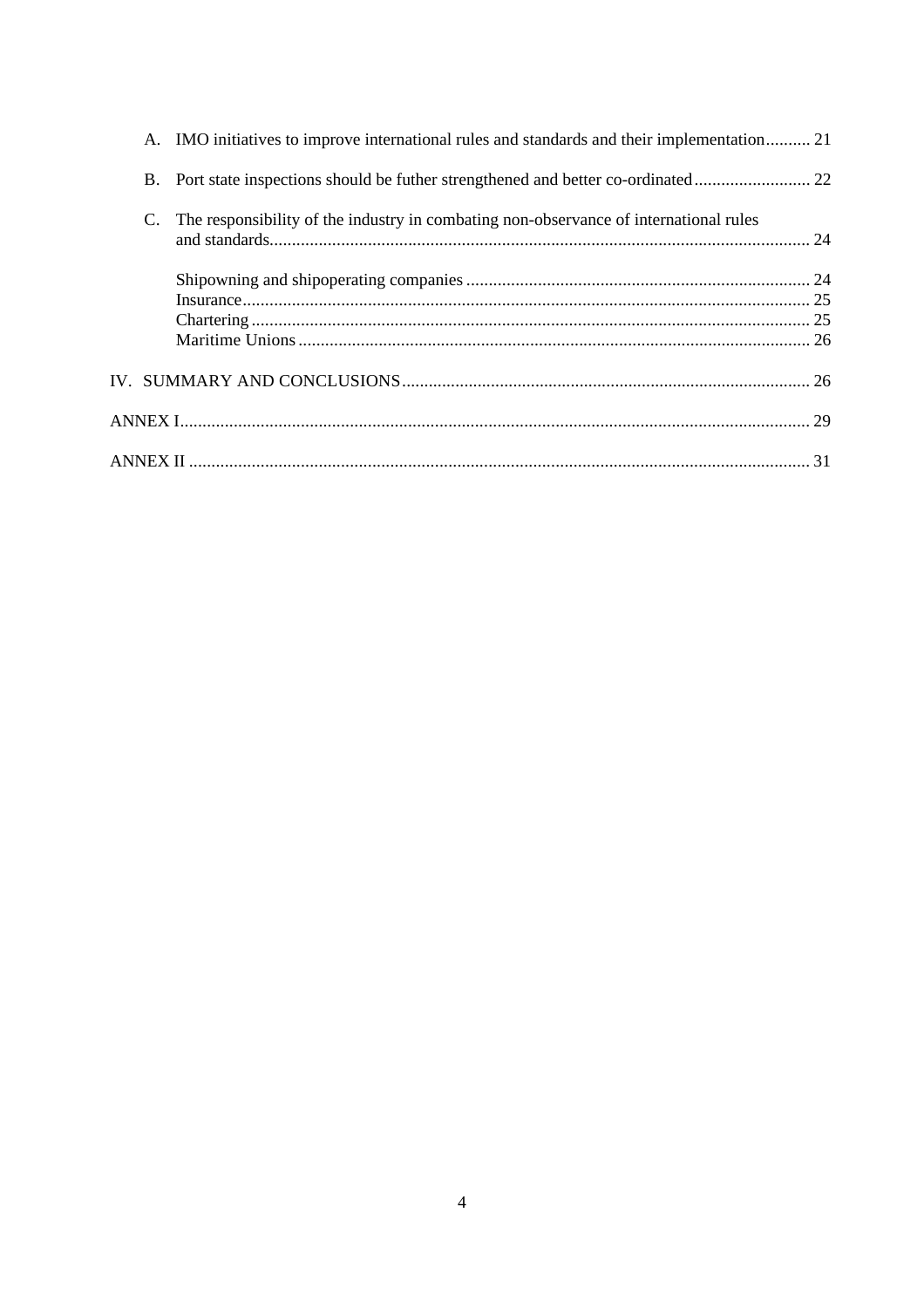### **COMPETITIVE ADVANTAGES OBTAINED BY SOME SHIPOWNERS AS A RESULT OF NON-OBSERVANCE OF APPLICABLE INTERNATIONAL RULES AND STANDARDS**

Flag states are required to take measures necessary to ensure safety at sea including the manning of ships, labour conditions, training of crews, the construction, equipment and seaworthiness of ships, the use of signals, the maintenance of communication and the prevention of collisions. However, the ultimate responsibility for the safe and pollution free operation of a vessel rests with the shipowner.

In recent years, shipowners, experiencing overtonnaging in many shipping sectors and, therefore, unrewarding freight rates over sustained periods and increased competition, have sought ways in which to cut vessel operating costs. In many cases, such initiatives have involved cuts in expenditures on safety budgets and management; inefficient safety controls by regulatory authorities (flag states and classification societies acting on behalf of flag states, port states) have provided some shipowners the opportunity to operate substandard vessels. Substandard vessels deserve the qualification "substandard" on the basis of shipboard and shore based management, levels of training of the ship's crew and maintenance not in accordance with agreed international rules and standards.

# **I. FINANCIAL ADVANTAGES LINKED TO THE NON-OBSERVANCE OF AGREED INTERNATIONAL RULES AND STANDARDS CAN REACH A SUBSTANTIAL AMOUNT OF THE RUNNING COSTS OF A VESSEL**

#### *A. Safety aspects of shipowner non-observance*

- Shipowners are largely free to determine the operating standards of their vessels. Increasing financial pressures exerted on shipowners in recent years, due to cost inflation and overtonnaging in many sectors, have forced more and more shipowners on to a survival footing, characterised by cost saving initiatives and expenditure cut-backs on the safetyrelated maintenance cost items, with the risk of violating international rules and standards*.*

No vessel is absolutely safe. Ship operations necessarily involve exposure to considerable risks even for modern, well-equipped vessels operated by thoroughly trained and highly motivated crews well aware of potential safety hazards.

Minimising risks is primarily the responsibility of the master and the crew. However, it is by no means his sole responsibility. Shore-based management by the shipowner (or by a company contracted to act on its behalf) has a vital role to play in ensuring that sufficient support is given to the master and his senior officers. This support is necessary in order to prevent safety problems, to rectify defects as and when they occur, and to ensure an effective response to emergency situations.

Safety costs money and shipowners or operators incur expenditure in four main safety-related areas: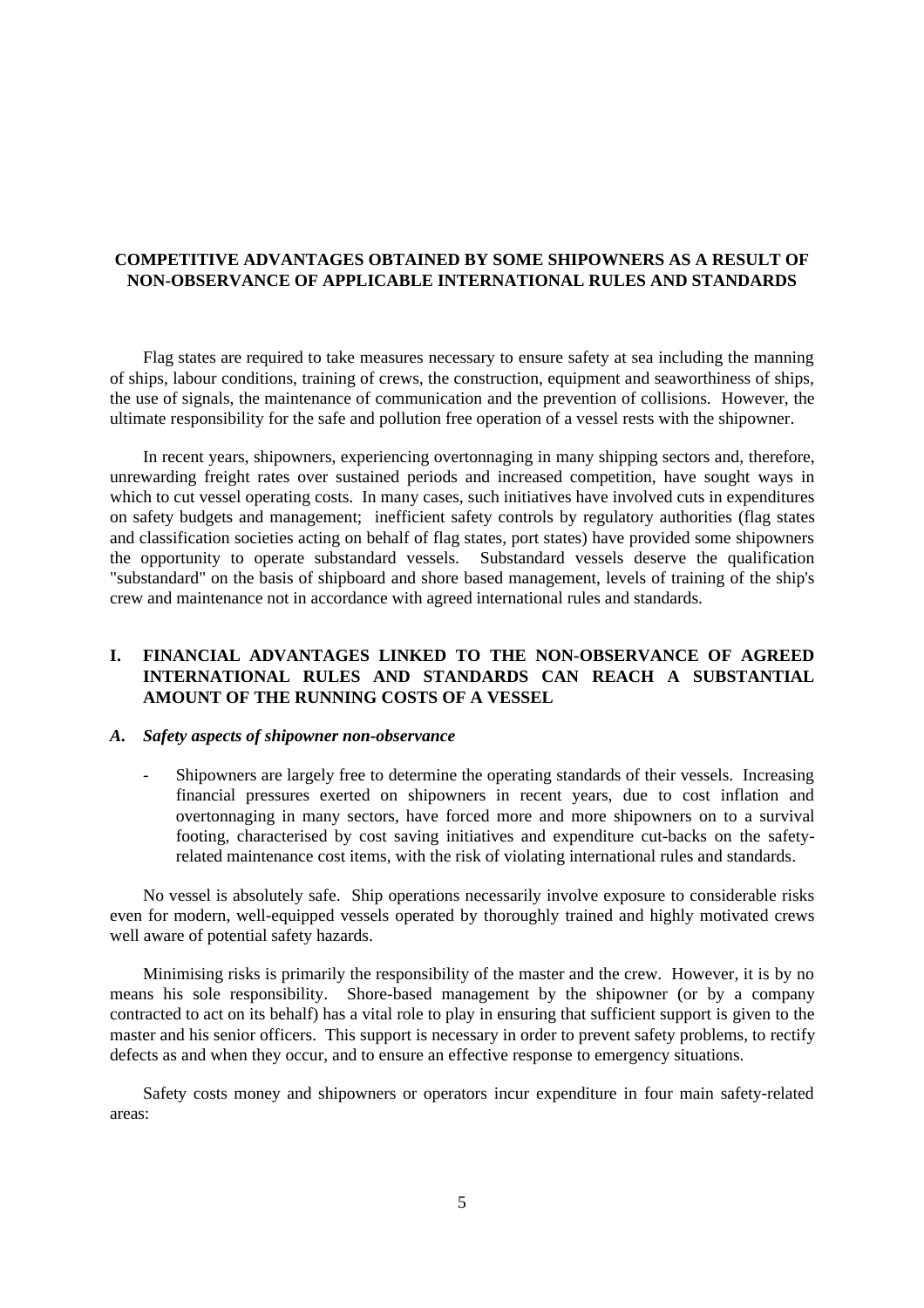- i) in providing for the maintenance of the vessel in a technically sound and seaworthy condition, including the timely supply of necessary stores and supplies and regular overhauls/inspections of navigation, cargo handling, engine room and other machinery and equipment;
- ii) in ensuring that life-saving appliances, fire-fighting equipment and other safety items are kept at a state of readiness;
- iii) in providing appropriate training of seafarers and office staff, including regular drills and exercises;
- iv) in establishing and maintaining a well-organised and disciplined safety management system (SMS), encompassing both ship and shore operations, including regular safety inspections, internal audits, management reviews and reporting/follow-up of accidents, incidents and deficiencies.

There are no hard and fast rules to determine how much an owner/operator should spend on vessel safety in order to conform with international rules and standards and, often, no separate budget for safety or training is maintained. Much depends on the age and type of vessel, its trading pattern and the experience of the crew. Therefore, it is difficult to establish, with any precision, during a shipboard inspection, whether too much or too little is being spent on safety and, in the latter case, how much is needed in order to rectify any observed deficiencies.

While the chances of a ship encountering a safety problem are greater if little or no money is spent on safety items, including staff training, it does not necessarily mean that such owners/ships will encounter serious problems.

#### *Understanding Safety*

The shipping industry in general is benefiting from an improved understanding of why safety problems occur and, therefore, what can be done to prevent recurrence. The two major findings in recent years which have influenced thinking are:

- i) that approximately 80 per cent of all shipping accidents are attributable to human error (and that the "human factor" plays a role in virtually all accidents); and
- ii) that safety problems invariably occur for a number, rather than a single, reason, i.e. a single problem alone does not necessarily increase a vessel's risk exposure significantly, but a combination of problems can greatly enhance the chances of an accident occurring.

Based on this improved understanding, there is a growing awareness among shipowners and operators of the importance of first establishing and then maintaining an effective safety culture by implementing a Safety Management System (SMS). Such systems should ensure that:

i) seafarers are aware of safety hazards and properly trained in safe working practices including the maintenance and deployment of safety equipment;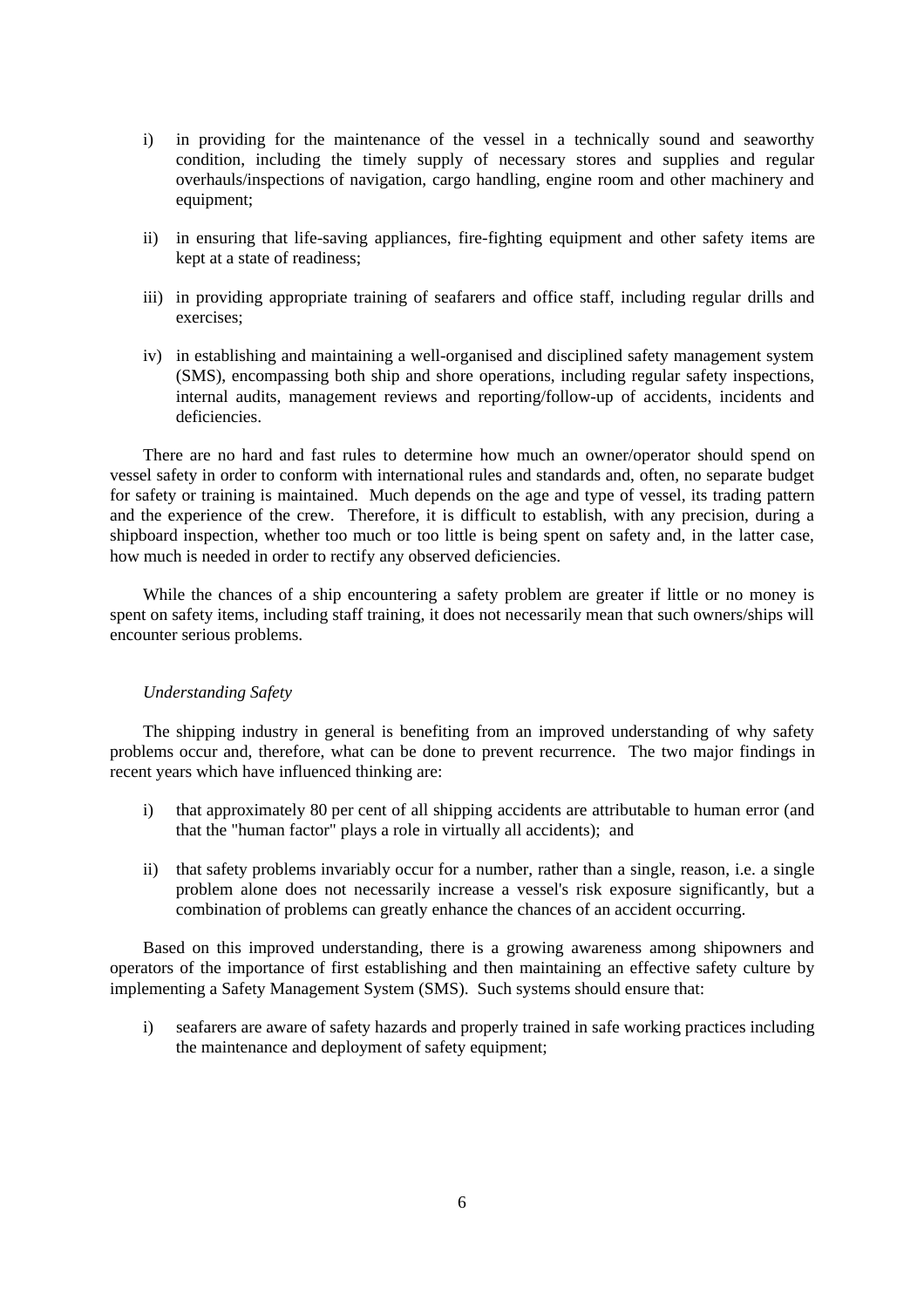- ii) office staff and seafarers work in unison to prevent safety problems from occurring and to respond effectively when problems are detected;
- iii) office staff provide adequate back-up support including the conduct of regular shipboard inspections by properly qualified staff as an independent check of shipboard safety procedures.

A more organised, SMS-type approach to shipboard safety has been brought about in recent years by a number of factors including:

- A fundamental movement away from the shipping industry's preoccupation with "hardware" elements towards the "software" elements, i.e. a re-focusing of attention away from the effect that technical aspects, especially quality of build and vessel age, have on ship safety towards the human element. This has involved closer examination of the reasons why safety problems occur, including the question of crew competence as a major contributory cause.
- A growing awareness of the considerable structural problems facing the shipping industry, including unrewarding freight markets and financial pressures leading some owners to downgrade the safety standards of the vessels they operate, and the need for a more effective deployment of resources. These pressures have led to various cost-cutting initiatives and a reduction in vessel manning levels to the extent that regular equipment maintenance levels have been reduced and/or substituted by greater reliance on dry-dockings and that vessels are operated at substandard levels.

However, the movement towards an SMS-type approach is still in its early stages and, while more and more shipowning and shipoperating companies are committing greater resources to safety management, the dissemination of the SMS-approach throughout the industry is proving to be a slow one. A major reason for this is that safety management is not, as yet, a mandatory requirement.

#### *The Current Situation*

Despite growing evidence of a more conscientious and organised approach to ship safety, the published findings of the various bodies currently conducting regular shipboard inspections are giving rise to concern.

These findings reveal that a high percentage of vessels inspected are displaying fundamental deficiencies regarding safety items in all areas of shipboard operations and that they do not comply with internationally agreed rules and regulations. For example, an examination of reported port state inspections conducted during the first two months of 1995 reveals the following common problems:

- i) defective/inoperable fire pumps and hoses;
- ii) inadequate chart correction and insufficient marine publications;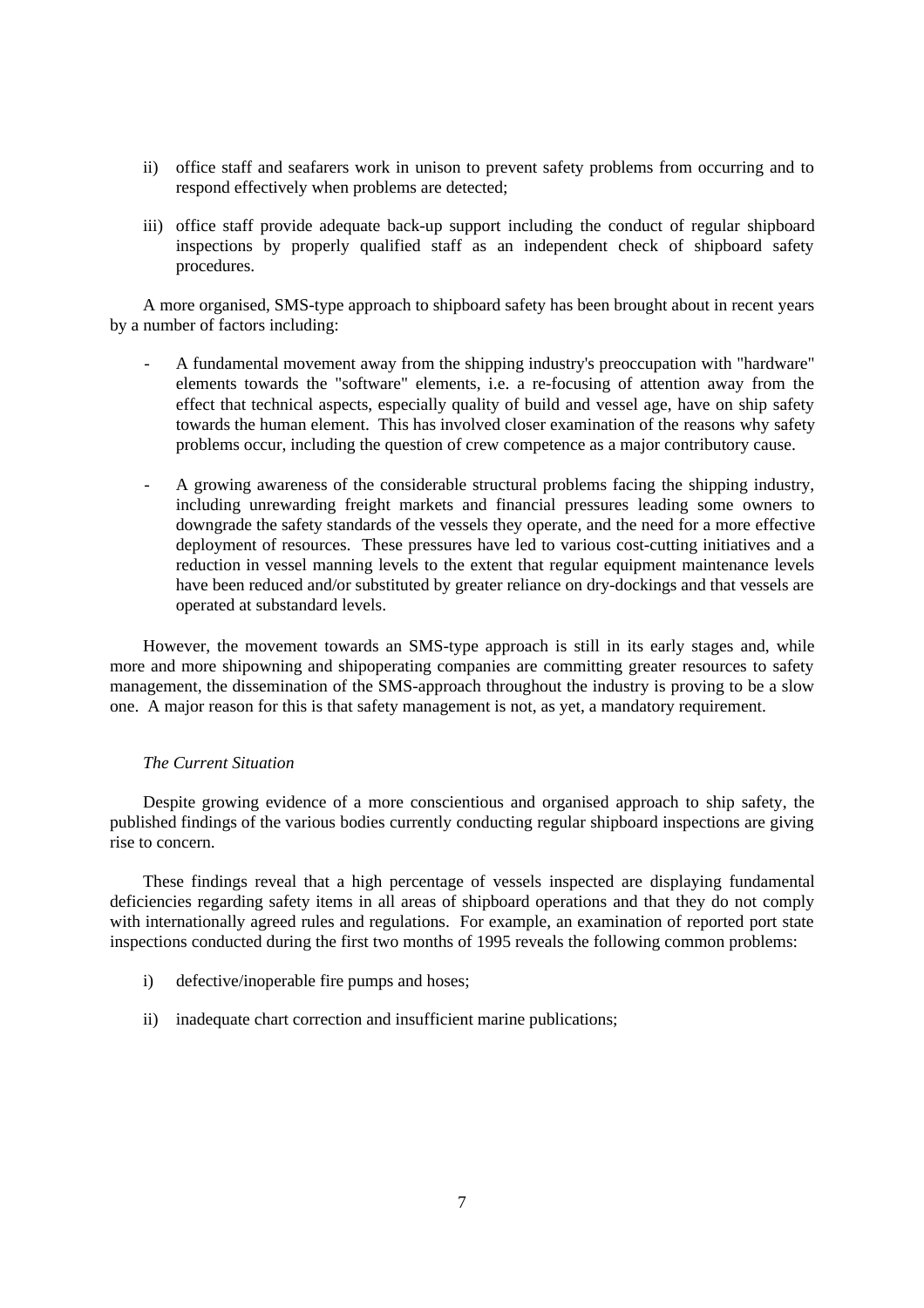- iii) inoperable engine room ventilator dampers;
- iv) badly wasted hold frames, stiffeners, ladders, hatch covers and bulkheads;
- v) rotten and poorly equipped lifeboats, inoperable launching gear and insufficient lifebuoys;
- vi) dirty engine room and steering flats.

In a similar vein, recently conducted oil company vettings of a fleet of small gas carriers revealed 73 findings including:

- i) corroded forepeak tanks and small cracks along welds in aft void space;
- ii) no trim, stability or stress data on board;
- iii) leaking pipe work;
- iv) faulty alarms;

-

- v) faulty and missing fire extinguishers;
- vi) damaged accommodation ladders.

Common to all the above-listed deficiencies is the fact that they are readily detectable through regular shipboard inspections by shore-based or shipboard seafarers. Moreover, while some deficiencies are more easily rectified than others, in most cases the cost of corrective action is negligible, particularly if taken at an early stage, and does not disrupt a vessel's freight earning capacity.

Case studies clearly demonstrate that significant efforts still have to be made to improve general standards of vessel operations. In spite of the increasing efforts being made to police the industry and, therefore, the greater probability of detection, recent evidence suggests that a number of shipowners/operators are still limiting expenditure on critical areas such as vessel maintenance.

Although there has been little research into the subject of vessel operating standards, a report by Intertanko<sup>1</sup> throws some light as far as the tanker market is concerned. The study shows that, in spite of the high average age of the fleet, the increasing number of vessels due for the comprehensive 4th periodic survey and stricter class requirements under recently introduced Enhanced Survey Programs, the amount of time spent by VLCCs in dry-dock is decreasing. The study shows that there was a 27.5 per cent reduction in dry-dockings between 1991 and 1994 and a decline in the average number of days spent in dry-dock from 24 in 1992 to 22 in 1994.

<sup>1.</sup> See "Intertanko for safe transport, cleaner seas and free competition", 29 July 1994.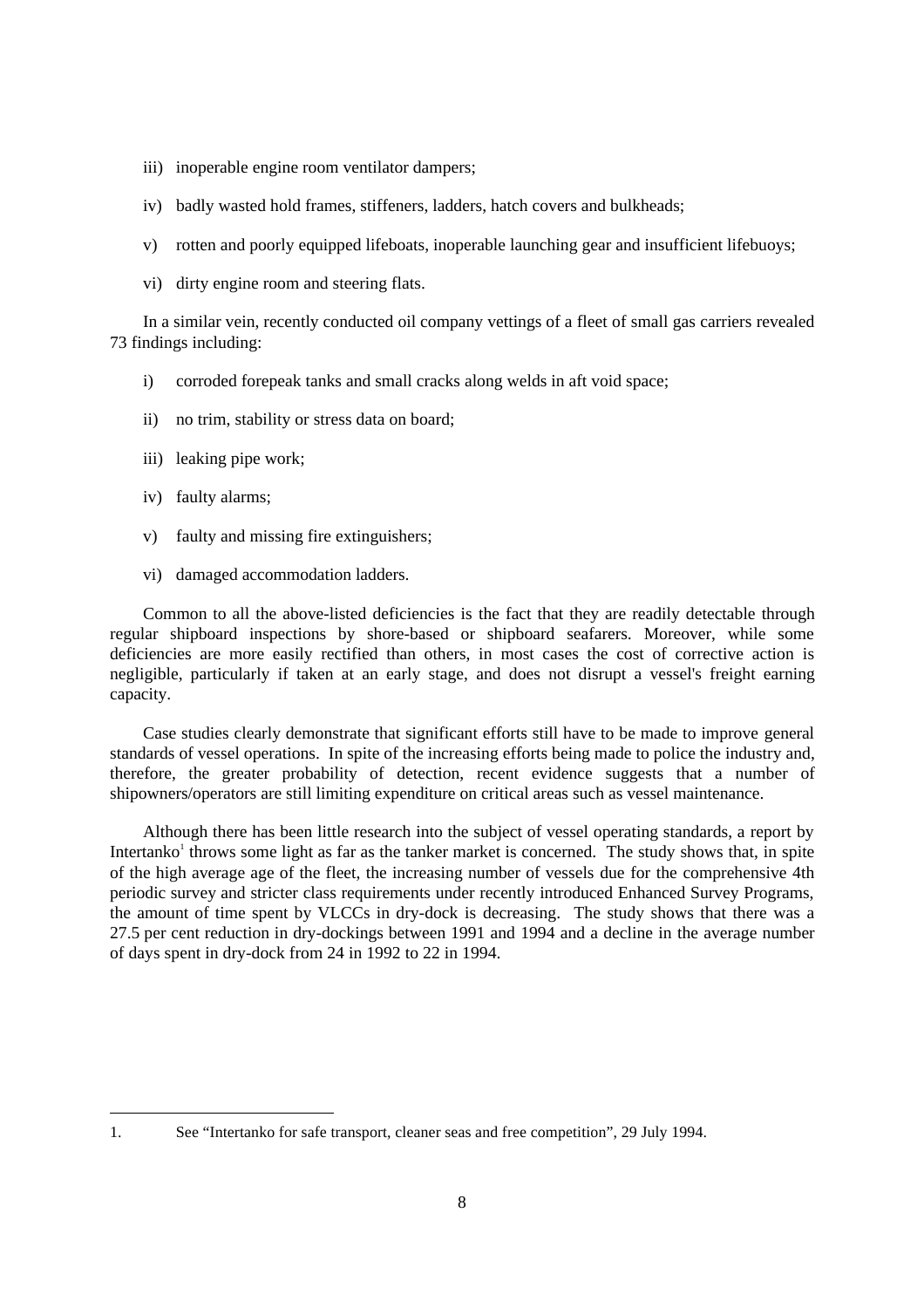In explaining this phenomenon, the study cites a number of possible reasons including:

- i) increased demolition;
- ii) class waivers granted to owners to extend the normal 5-year interval between Special Periodical Surveys;
- iii) better pre-dock planning;
- iv) aggravated market conditions since 1991 causing liquidity problems which necessitate the deferment of repair and upgrading works;
- v) more work performed by sea-going maintenance teams.

### *B. Financial advantages obtained by running vessels at different operating standards*

- Considerable scope exists for shipowners to determine the operating standards of their vessels and to deliberately avoid compliance with international rules and standards which govern safety and pollution prevention in the shipping industry. By so doing, shipowners obtain financial benefits which can equate to a significant percentage of total vessel operating costs.

### *The different levels of safety maintenance*

Vessel operating standards vary considerably from the "blue chip" shipowners who choose to maintain vessels at a very high standard, i.e. far in excess of the minimum required by the vessel's class, flag state and any additional requirements of insurers, charterers or financiers, to those owners who, for whatever reason, choose to maintain their vessel at the minimum standard acceptable to continue trading legally or deliberately below. The financial implications of the freedom enjoyed by shipowners in determining vessel operating policies is illustrated by the following diagram in terms of theoretical vessel operating levels. It depicts maximum (ceiling) and minimum (floor) levels of expenditure in relation to "good" and "common" (or average) practice within the shipping industry<sup>2</sup>.

In addition, standard or minimum level of expenditure to ensure compliance with basic standards of safe and a pollution free operation is identified. Below this level a margin of substandard operation exists within which a shipowner is able to operate a vessel not subject to detection by one or a number of regulatory authorities (flag states and classification societies acting on their behalf, port states**)** or the imposition of penalties which effectively reduce the margin.

 $\overline{a}$ 

<sup>2.</sup> The data cited in this report, while based on actual figures obtained from industry sources, should be considered as purely indicative and reflect a given situation at a given time.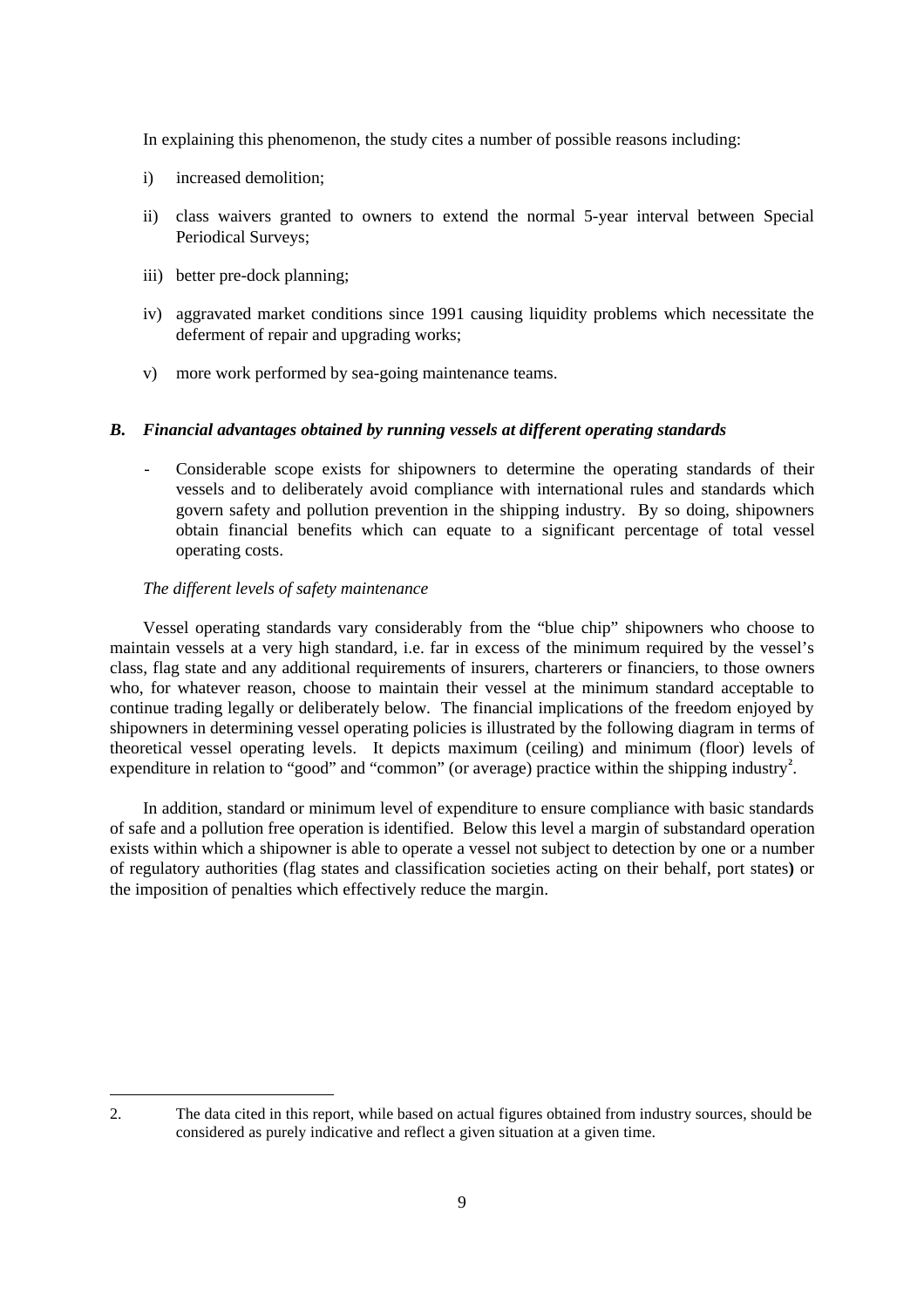# **VESSEL OPERATING COST "LEVELS" AND FINANCIAL ADVANTAGES**

| US\$/Day | (20 year old bulk carrier; 30 000 dwt) | (1990 built product tanker; 40 000 dwt) | US\$/Day |
|----------|----------------------------------------|-----------------------------------------|----------|
| 7 500    |                                        | Ceiling $(1)$                           | 9 500    |
| 4 5 0 0  |                                        | Good Practice (2)                       | 4 8 5 0  |
| 3750     |                                        | Common Practice (3)                     | 4 2 5 0  |
| 3 2 5 0  |                                        | Standard (4)                            | 3750     |
|          |                                        | (6)                                     |          |
| 2750     |                                        | Floor $(5)$                             | 3 100    |

(period of reference: end 1994)

- (1) Ceiling = level of maximum expenditure (influenced by financial revenue earning potential of the vessel in the freight market and financial costs of owner).
- (2) Good Practice = high level of expenditure adopted by minority of shipowners.
- (3) Common Practice = average level of expenditure adopted by majority of shipowners.
- (4) Standard Practice = minimum level of expenditure to ensure owner's compliance with basic standards of safety.
- (5) Floor = level of minimum expenditure (still keeping the vessel "operational").
- (6) Shaded area = margin of substandard operation within which the shipowner is able to operate a vessel subject to non-detection by regulatory authorities (flag states and classification societies acting on behalf of flag states, port states, etc.).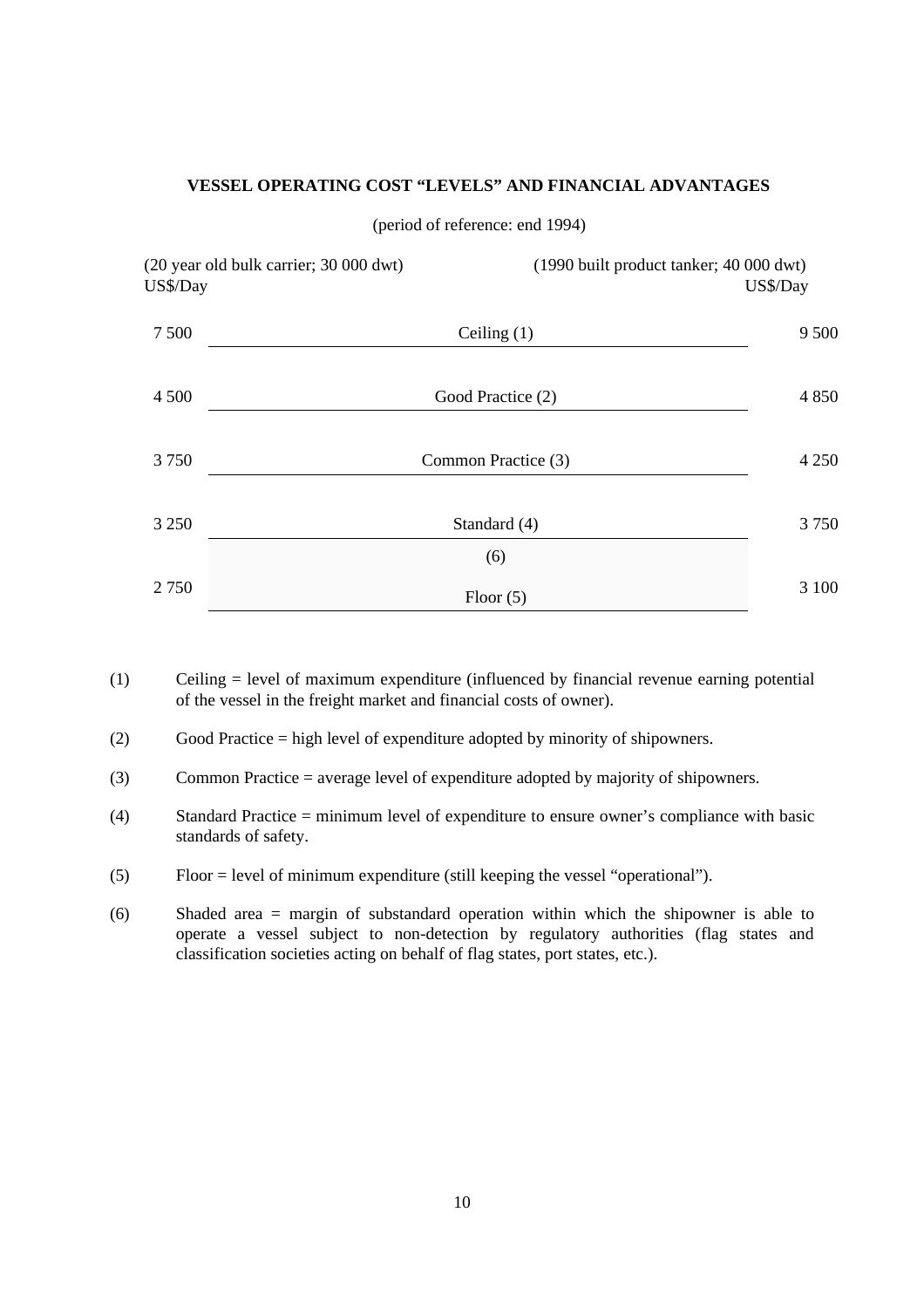When examining the diagram it is important to recognise that the difference between the ceiling and the floor levels, and the relationship between the various intermediate levels, will vary according to a number of factors. These factors include the age, flag and type of vessel in question, size and composition of the crew complement, the vessel's financial costs borne by the owner and the market within which the vessel is deployed.

To illustrate these different theoretical levels of vessel operating costs, two vessels types are examined:

Example I: A late 1970s built 30 000 dwt bulk carrier operating within the current handysize timecharter market, with crew of identical size and nationality. In such a case the following vessel operating levels are applicable:

| Ceiling:               | US\$7 500/day |
|------------------------|---------------|
| Good Practice:         | US\$4 500/day |
| Common Practice:       | US\$3 750/day |
| <b>Standard Level:</b> | US\$3 250/day |
| Floor:                 | US\$2 750/day |

Important differences in operating costs exist. If the vessel is operated at the maximum level of safety, daily expenditure will amount to around US\$7 500. If, however, the vessel is kept operational at a level just to ensure the owner's compliance with basic standards of safety, the daily expenditure will amount only to some US\$3 250.

But what is more important in relation to the safety of navigation and prevention of pollution of the marine environment is the difference between the level which corresponds to the minimum level of expenditure to ensure owner's compliance with international standards, and the so-called "floor level", which corresponds to the minimum expenditure to keep the vessel operational. There exists a "shaded area" within which a shipowner can operate substandard vessels subject to non-detection by one or a number of regulatory authorities (flag states and classification societies acting on their behalf, port states, etc.). With the theoretical standard level of operation standing at some US\$3 250/day, the margin of sub-standard operation can be seen to equate to some US\$500/day or US\$182 500/year. This, in turn, represents 13 per cent of the annual running cost for this vessel type at the common practice level.

Example II: A 40 000 dwt 1990 built products tanker working within the timecharter market with crew of identical size and nationality. In such a case the comparable operating cost data are as follows:

| Ceiling:                | US\$9 500/day |
|-------------------------|---------------|
| Good Practice:          | US\$4 850/day |
| <b>Common Practice:</b> | US\$4 250/day |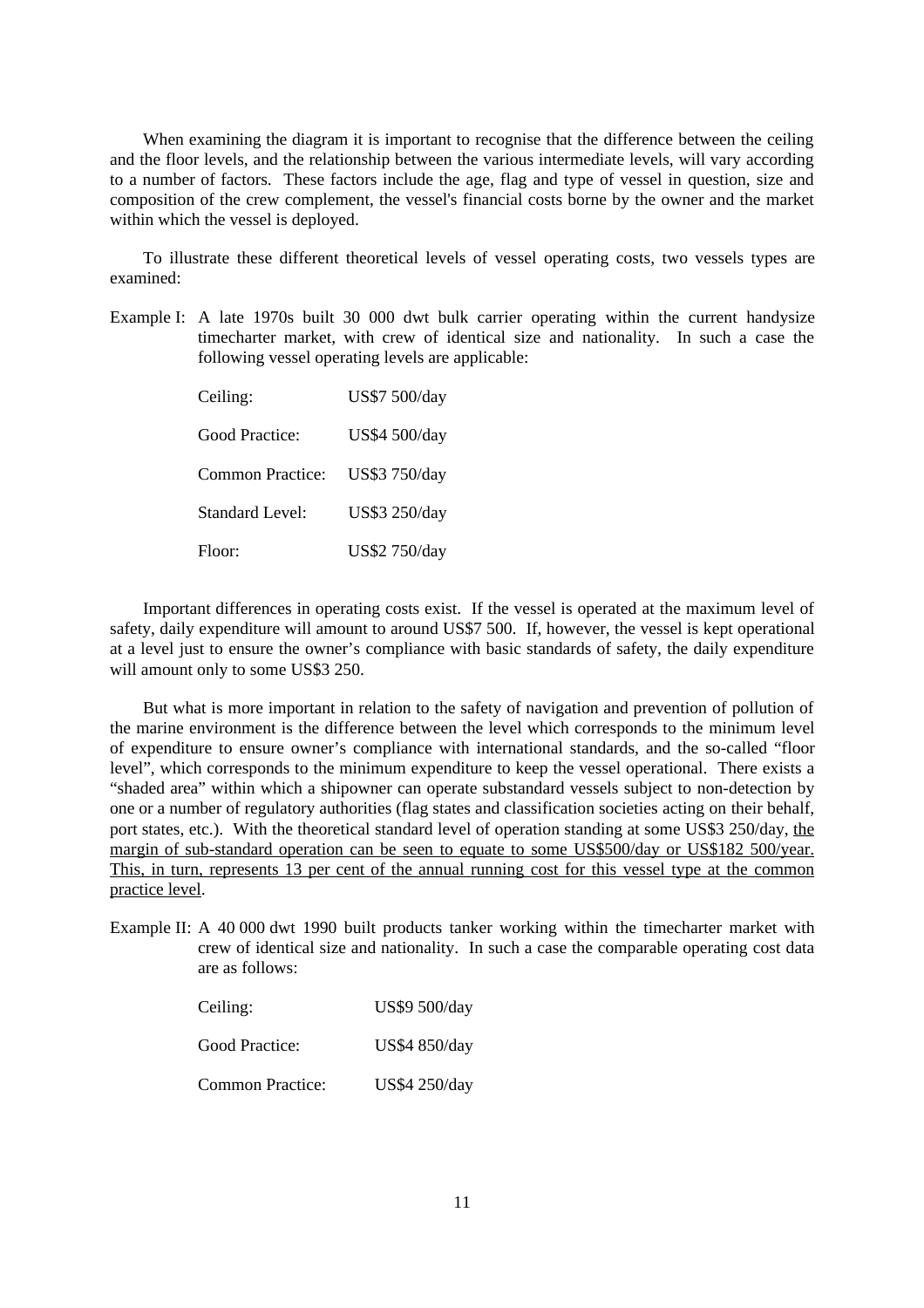| <b>Standard Level:</b> | US\$3 750/day |
|------------------------|---------------|
| Floor:                 | US\$3 100/day |

The difference between the floor and the ceiling levels is US\$6 400/day with the industry average (common practice) standing at US\$4 250/day. With the theoretical standard level of operation standing at US\$3 750/day, the margin of substandard operation equates to US\$650/day or US\$237 250/year. This margin equates to a 15 per cent saving on the annual running cost for this vessel type at the common practice level.

*Simplified vessel operating budgets: illustration of the "common" and the "good" practice concepts*

Based on the "common and good practice" concepts, simplified operating budgets can be elaborated for any kind of vessel. Annex I develops these for two vessel types: i) a Suezmax tanker 150 000 dwt/90 000 grt/built 1985/23 000 Brake Horse Power (BHP), insured value US\$20m and ii) a containership of 800 TEU; 12 700 dwt/9 500 grt/built 1985/9 260 BHP, insured value US\$10m in terms of variations in expenditure on:

- i) Repair and Maintenance (R&M), spares and other technical activities;
- ii) ships' stores and lubes;
- iii) administration.

In the case of the Suezmax tanker, a 9.5 per cent saving on total cost is realised by operating the vessel on "common" instead of "good" practice:

- i) a 26.5 per cent saving in total purchasing equating to US\$118/day;
- ii) a near 30 per cent saving in technical expenses equating to US\$351/day;
- iii) a US\$33/day saving in administration costs.

In the case of the 800 TEU containership, the 12.0 per cent saving on total operating costs because of a "common" instead of "good" performance is due to:

- i) a 13.3 per cent saving on total purchasing equating to US\$33/day;
- ii) a 31.4 per cent saving on lube oils (US\$60/day);
- iii) a 21.2 per cent saving on technical expenses (US\$128/day);
- iv) a 18.8 per cent saving on administration costs (US\$58/day).

Other scenarios and different permutations can of course be used for these, and other vessel types, to illustrate the significant differences in daily running costs for identical vessels operated by different shipowners. Furthermore, it should be recalled that these cost differences result from the difference between "common" and "good" performance. They illustrate the financial investment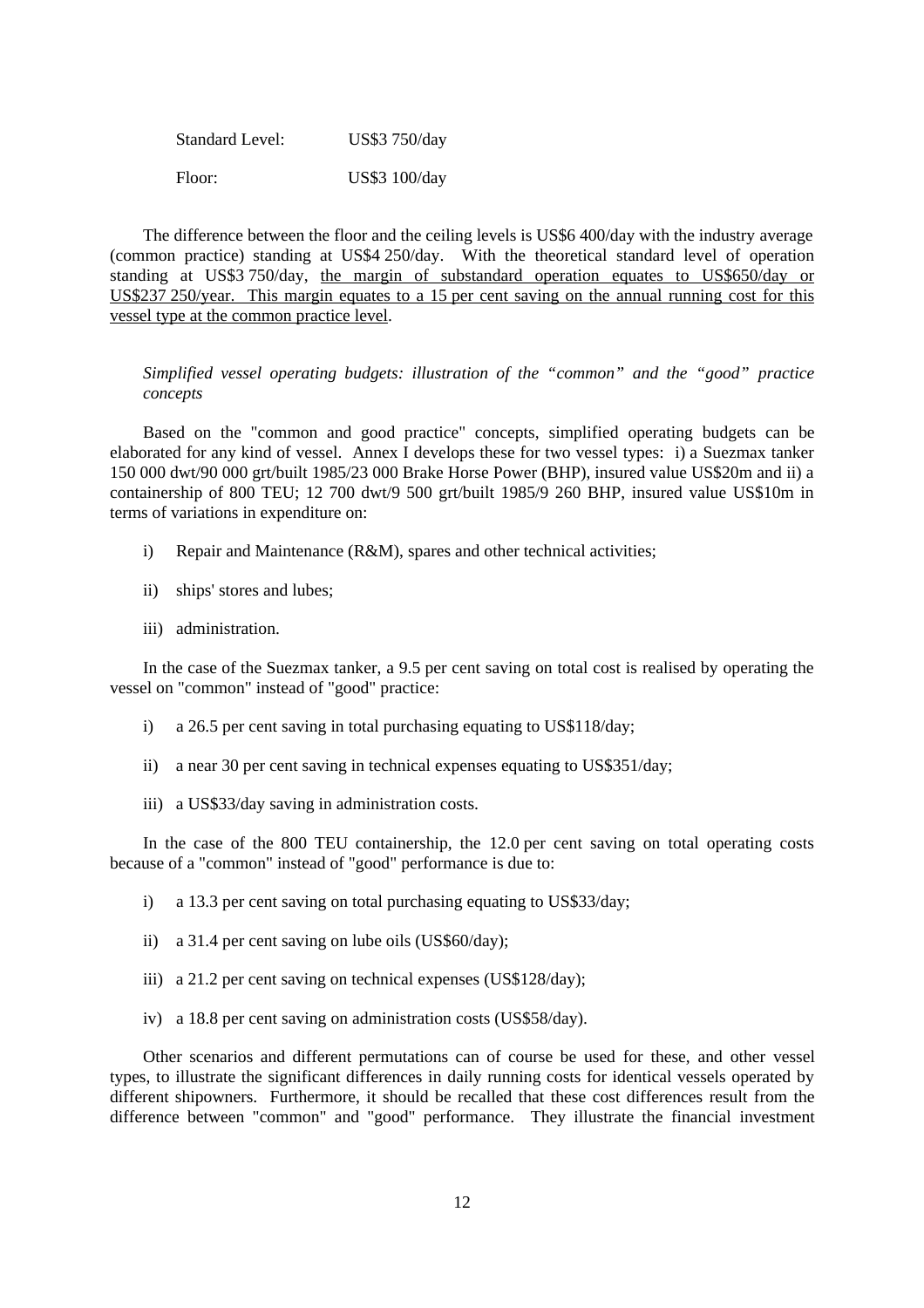backed by those shipowners who are willing to apply a high level safety-standard policy, with the view either to protect their long term interests (considering that a poor maintenance could undermine the value of their fleet) or to enjoy more rewarding freight on the charter market. They do not specifically illustrate the short term financial advantages enjoyed by those shipowners who operate substandard vessels and do not directly illustrate the financial advantages. This feature is more precisely illustrated, and the competitive advantages are of course much more pronounced, if a comparison is established between standard practice (compliance with international rules and standards) and floor performance (substandard operation).

### *Examples of cost advantages in the "shaded area"*

While deciding on the vessel operating policy, the main determinant of which is the annual vessel operating budget, i.e. the amount of money allocated to each of the main expenditure items principally crew wages, repair and maintenance (R&M) activities, stores and spares - the shipowner's freedom to determine the vessel's standard of operation is influenced by a number of factors including:

- i) Type of vessel, i.e. greater regulatory requirements are made for certain sensitive ship types including passenger vessels, tankers and chemical/gas carriers.
- ii) How the vessel is deployed, i.e. timecharter vessels are subject to more demanding charterer requirements than voyage or spot chartered vessels.
- iii) Where the vessel is deployed, i.e. greater regulatory requirements are made by ports in the industrialised countries, notably in Europe, the United States and Japan.
- iv) Its flag, i.e. registration requirements.
- v) Its insurers, i.e. demands made by Hull Machinery (H&M) underwriters (for example, structural surveys) and/or P&I Club (condition surveys as a prerequisite for entry).
- vi) Its financiers, i.e. demands made by the providers of the debt finance.

In spite of these various restrictions, an owner still enjoys considerable scope to determine the standard to which the vessel is maintained.

Deteriorating freight rates and inflationary cost pressures have forced more and more shipowners to reduce expenditure on vessel operations in recent years to the point where safety margins and pollution prevention measures have become dangerously thin. This worrying trend has, in turn, put flag states and classification societies acting on their behalf under greater pressure to detect and then act upon instances of substandard operation which pose an unacceptably high threat to the safety of the ship and its crew and a risk of environmental damage.

To illustrate the cost advantages obtained by a shipowner for the operation of a vessel in the "shaded area" (i.e. the potential cost advantages/temporary expenditure savings which can be enjoyed, if not detected, by a shipowner through non-compliance with national and international rules and regulations) the following examples are provided. They illustrate the important short and long-term cost savings which can be enjoyed.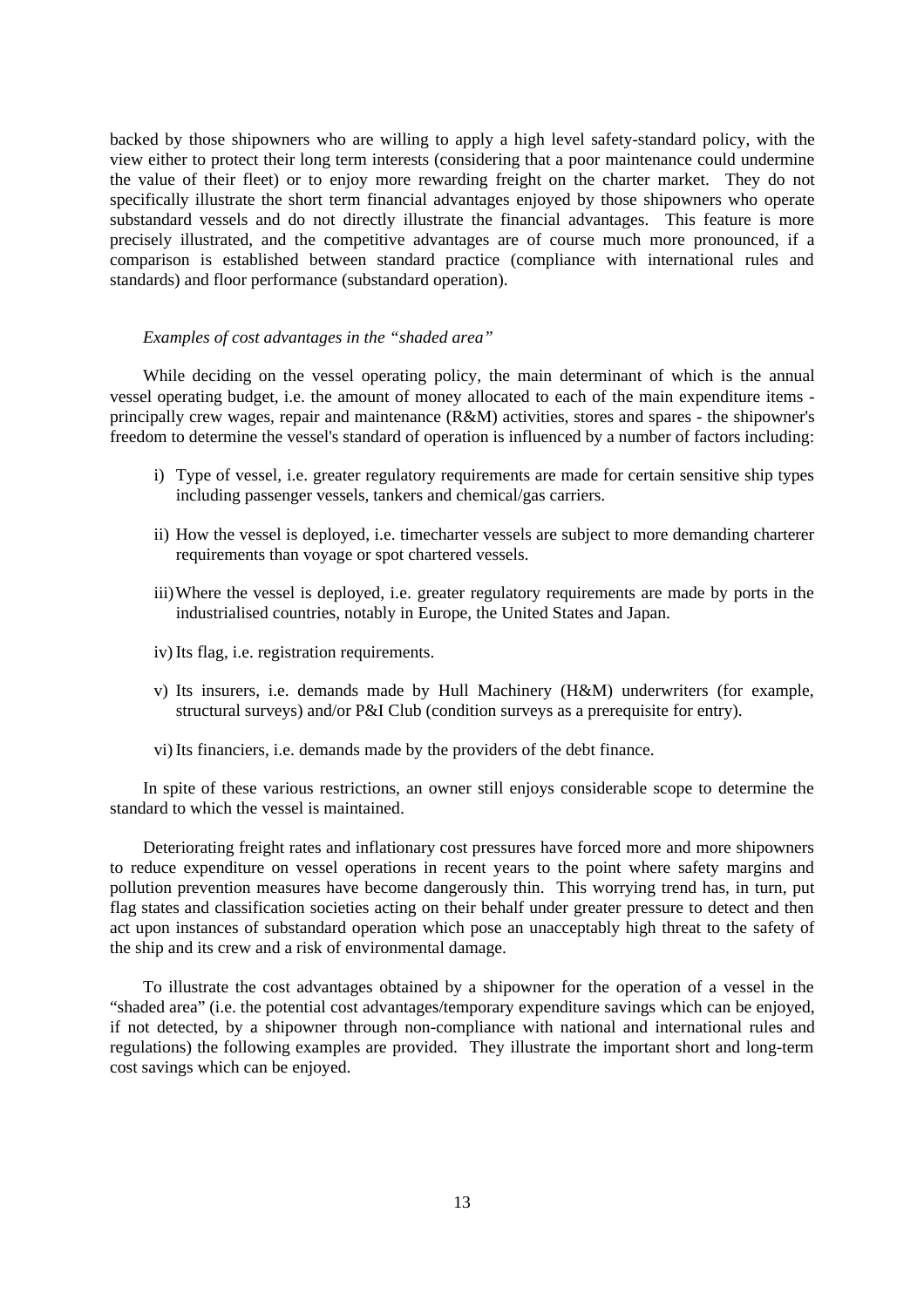Example 1:

Scenario: the shipowner fails to provide valid ship's certification.

Corrective action: shipowner to supply valid certification.

Cost: minimal (US\$200-500 estimated) in administration and communication expenses.

#### Example 2:

Scenario: the shipowner fails to provide sufficient charts and nautical publications.

Corrective action: shipowner to supply additional and/or up-to-date versions of existing charts/publications.

Cost: minimal (US\$500-2 500 estimated as typical case).

Example 3:

Scenario: certain navigational equipment is defective or inoperative.

Corrective action: for example, a malfunctioning gyro compass requiring the shipowner to engage a service engineer and to supply replacement parts.

Cost: estimated in typical case as US\$1 500 to 5 000.

Example 4:

Scenario: certain senior officers do not hold valid licences for the flag state in question.

Corrective action: the shipowner must apply for proper certification or, in a worse case, replace the officers in question immediately or within an agreed time scale, i.e. before end of contract.

Cost: variable.

Example 5:

Scenario: defective lights and batteries on life jackets and out-of-date lifeboat rations need replacing.

Corrective action: shipowner must supply replacement equipment and materials within agreed timescale.

Cost: US\$4 000 (including delivery Singapore)

#### Example 6:

Scenario: items from required oil spill clean-up equipment are missing.

Corrective action: shipowner to arrange supply of additional items in pre-packed kit form.

Cost: US\$1 500 (including delivery Rotterdam).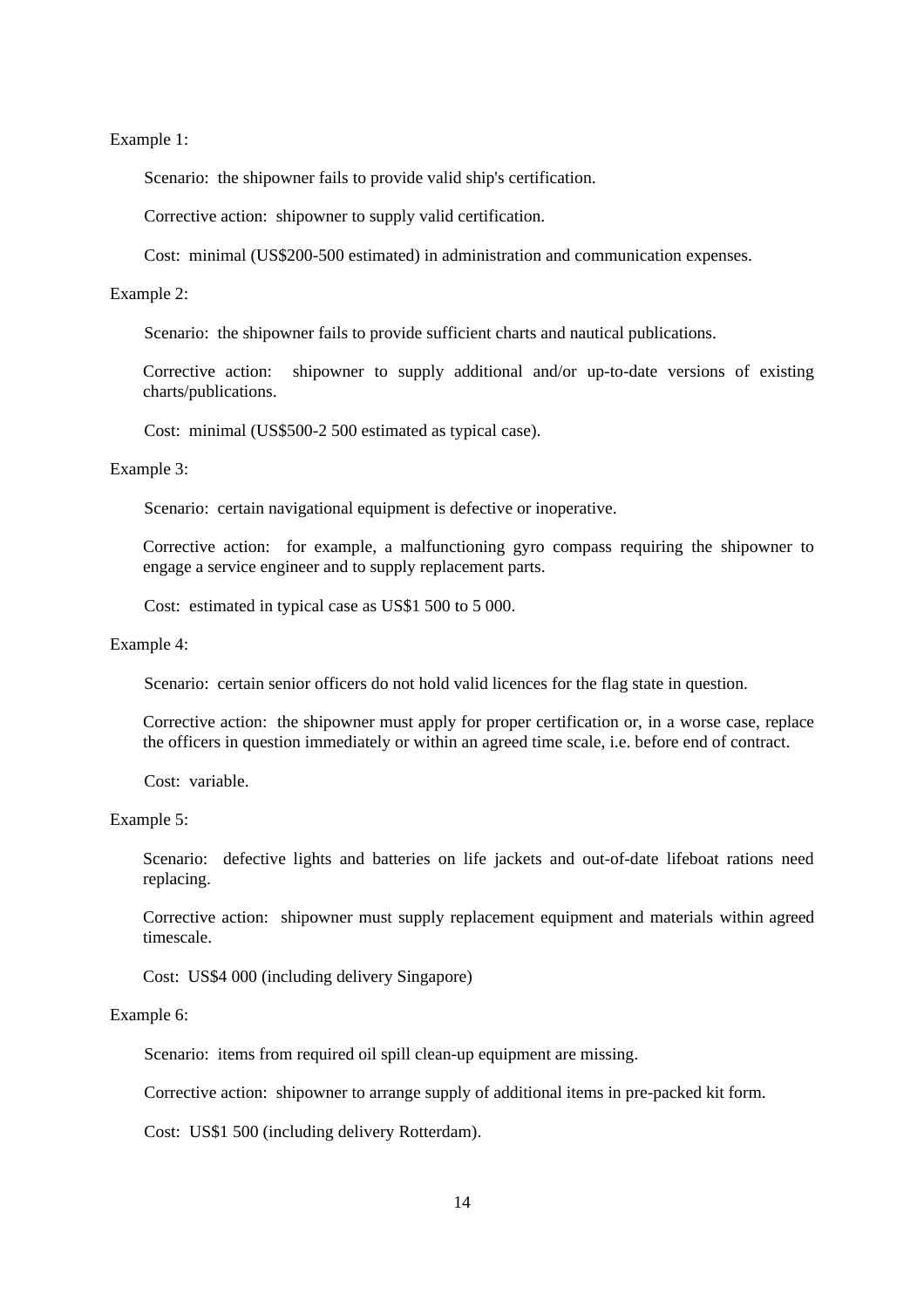Example 7:

-

Scenario: worn hoses, spray nozzles and couplings as part of ship's firefighting equipment are in need of replacement.

Corrective action: shipowner must supply replacement equipment as an emergency item.

Cost: US\$2 000 (basis delivery New York).

It is, of course, possible to cite numerous other examples of non-compliances and the financial implications they have for the shipowner in question.

# *C. Financial advantages obtained due to the non-detection of deficient vessels by flag/port state authorities as well as classification societies*

 − The extent to which financial benefits can be enjoyed by shipowners who deliberately choose not to comply with the various safety and pollution measures laid down in international maritime rules and standards can be demonstrated on the basis of the typical deficiencies detected during annual flag state inspections. While the majority are of a minor nature which involve only small cost savings, certain major deficiencies can involve substantial financial implications particularly if the deficiency directly results in an immediate disruption to a vessel's ability to trade.

### *Deficiencies not involving detention of the vessel<sup>3</sup>*

In the case of an individual vessel, the above mentioned "shaded area" can include such items as: i) employment of seafarers not responding to the norms of international rules and standards, ii) shipowners failing to provide valid ship's certification and iii) faulty navigational equipment etc. The calculation of the financial advantages obtained due to the operation of a vessel at a safety level within this area is rather complex. However, as a general rule, it can be assumed that these are composed of the financial advantages due to temporary non-payment, which in certain circumstances can have significant effects on the cash-flow of individual shipowners, and, more importantly, the fact that the vessel continues trading.

An example of a deficiency not stopping the vessel from trading could be the detection of faulty firefighting and/or lifesaving equipment which necessitates the shipowner to incur significant repair expenditure but where the vessel is allowed to continue to trade for a specified period. Due to the postponement of repairs, significant short term cost savings accrue to the shipowner over a certain period of time.

Another example of this type of deficiency is the case of a vessel deficient in a junior  $4<sup>th</sup>$  engineer and one AB (able-bodied seaman), which would involve the shipowner in incurring additional daily expenditure of say, approximately, US\$100*.* While this figure, in itself, is not a particularly substantial one, it does, nevertheless, equate to a significant hidden financial benefit. For example, if

<sup>3.</sup> Deficiencies not involving detention can apply to all types of vessels and not necessarily only to substandard ships.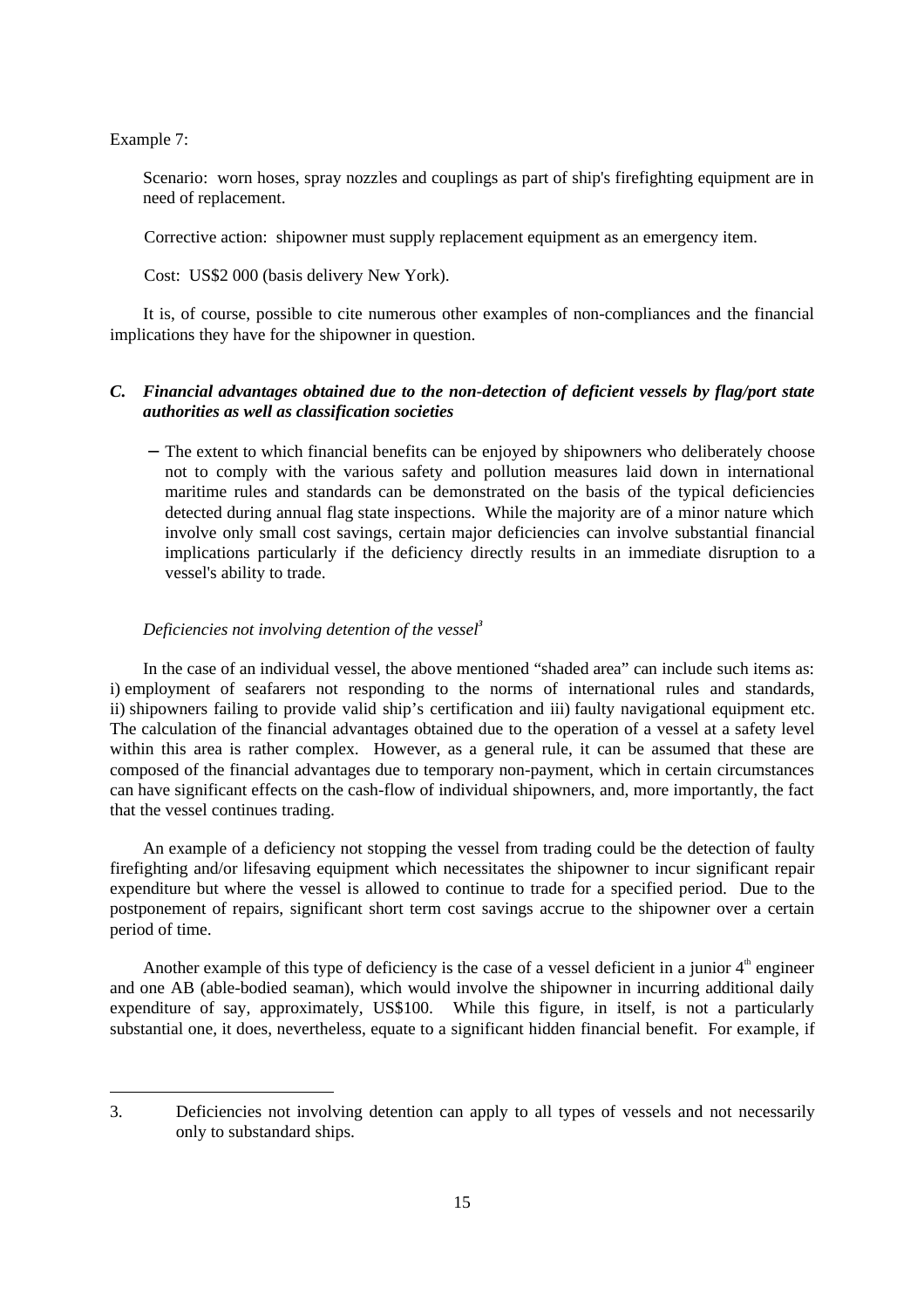a saving of this magnitude is accrued over a 12 month period it equates to approximately US\$37 000/year or nearly three per cent of the total annual vessel operating budget of a ship run at US\$3 250/day (20 year old bulk carrier, 30 000 dwt*).*

Such, and other deficiencies, and their associated hidden financial benefits, can be depicted in terms of:

 $X \times Y - Z$ 

Whereby:

 $X = \text{daily financial benefit}$ 

 $Y =$  length of period of non-compliance

 $Z = \text{cost of}$  corrective action

Therefore, the overall financial benefit to the shipowner through a non-compliance of this kind involves the subtraction of the true cost of corrective action. For example, in the deficiency cited above, the cost of the corrective action includes direct expenses such as the airfares (e.g.: US\$800/person Bombay-Rotterdam) plus any associated travel expenditure (accommodation, visas, etc.) (say, US\$500) and indirect costs such as the management time spent on implementing the corrective action (say US\$200).

By following this approach, it is possible to calculate the net financial benefit to the shipowner due to non-compliance for a period of 90 days in the aforementioned example as:

X(US\$100/day) x Y(90 days) - Z(US\$1 500) = US\$7 500

*Deficiencies involving ship detention incidents*

Examples of deficiencies disrupting vessel operation are commonly referred to as "ship stopping" incidents whereby, in addition to the direct cost of the corrective action, the shipowner is exposed to additional financial penalties if the vessel violates charter commitments. For example, if, in the opinion of the inspector, the senior officers cannot understand orders given to them in English (and there are no alternative arrangements in place for effective communications in another language), the Certificate of Registry may be suspended and the ship prevented from "going to sea" until the deficiency is rectified.

To illustrate the kind of financial consequences which may ensue from a major deficiency detected during a flag state/classification society inspection, a late 1970s built carrier (30 000 dwt) operating on the timecharter market at US\$12 000/day could be used as an example. Due to the detection of a deficiency in safety equipment, which requires temporary repairs to be carried out before the vessel is allowed to continue trading, the vessel is detained in port for a period of 30 hours and 30 minutes. In this particular example the charterer declares the vessel off-hire and submits an off-hire statement for the owner's account [as a period as short as the one cited in this example is not typically covered by loss of earnings (loe) insurance]. The resulting off-hire statement (Annex II) shows a financial cost to the owner of US\$16 133 to which is added, say, US\$4 500 for the cost of the repairs (travel + attendance cost of repair company + spares/materials). In this example, the total direct cost to the owner is US\$20 633. The above example merely illustrates the magnitude of direct cost penalties which may arise for an owner due to a major (ship stopping) deficiency detected during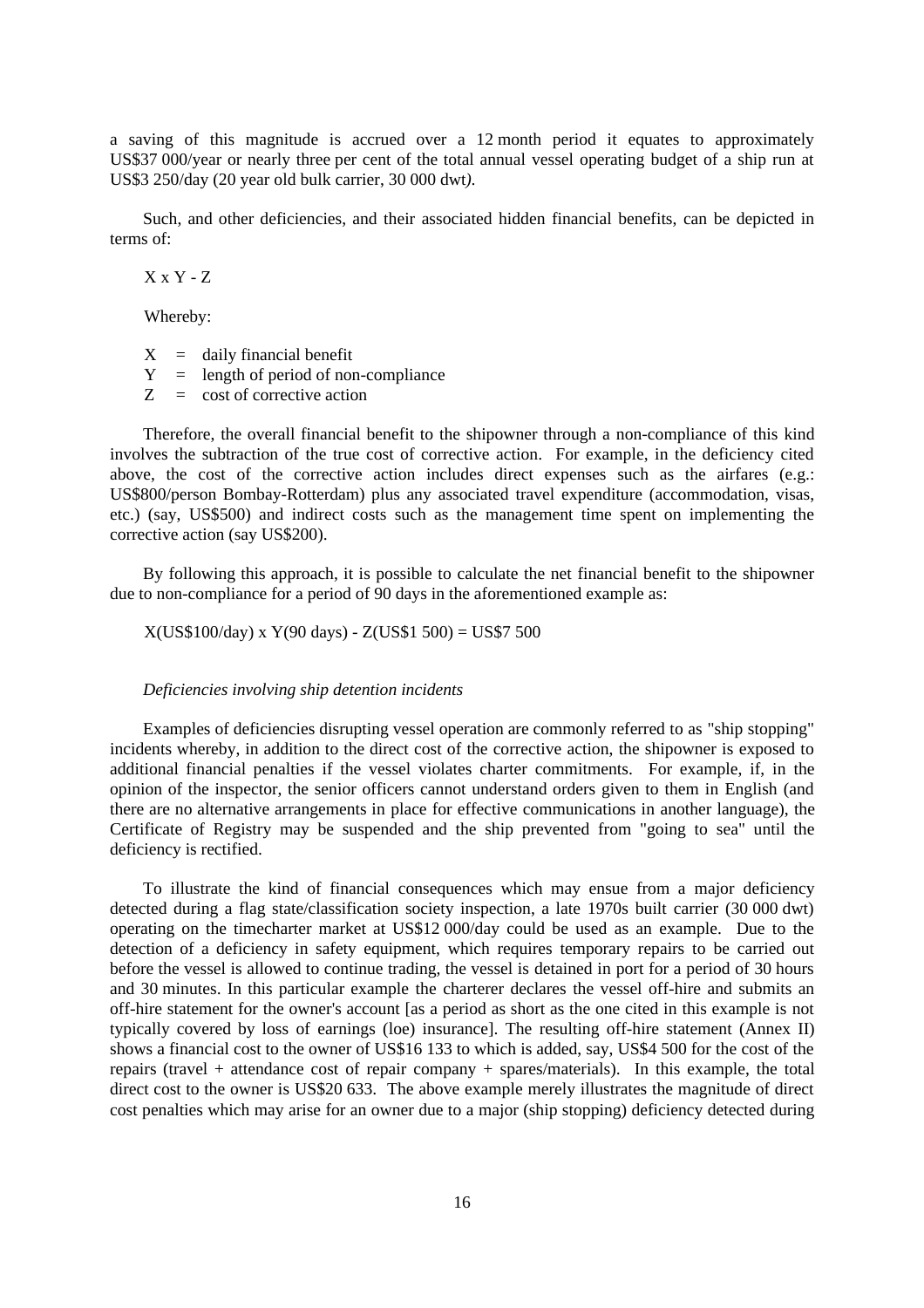a flag state inspection. Other examples based on different parameters (duration of off-hire period, cost of the corrective action and the charter/fuel costs) will, of course, provide different costing.

However, while the costs for corrective action might be rather significant for a shipowner not having maintained his vessel according to international rules and standards, it should not be forgotten that during the time of non-detection he enjoyed considerable financial advantages. He maintained the vessel trading during the time of non-detection of the substandard character of the vessel and benefited from temporary cost savings for the necessary corrective action. To evaluate these savings in general terms is almost impossible as all depends on the actual circumstances. Taking the above example, and assuming that through non-detection the owner avoids detention but has the deficiency repaired at the next normal stop-over of the vessel, the net benefit to the owner is at least equivalent to the off-hire costs of around US\$17 000. The true direct and indirect benefits (avoidance of off-hire, temporary cost savings, improved cash flow etc.) are certainly significantly higher and could easily encourage substandard operations.

# **II. LACK OF POLICING OF THE SHIPPING INDUSTRY BY PRIMARY POLICING BODIES (FLAG STATES AND CLASSIFICATION SOCIETIES ACTING ON THEIR BEHALF) AND INSUFFICIENCY OF PENALTIES FOR NON-OBSERVANCE OF RULES AND STANDARDS**

The growing awareness of vessels not observing international rules and standards and increasing concern over falling standards of vessel operations has given rise to increasing efforts to ensure shipowners' compliance with international rules and standards.

When examining the ensurance with international rules and standards it is useful to note that the various bodies:

- i) follow separate initiatives which result in a fragmented process (and which lead to duplicated effort and wasteful use of resources);
- ii) carry out shipboard and/or office inspections and that the bodies can be divided into those which play a primary role (flag state and classification societies acting on their behalf) and those which play a secondary one (port state, charterer, insurer and maritime unions);
- iii) follow different approaches, while sharing a common objective, i.e. to weed out substandard vessels, owners/operators and practices;
- iv) have made increased efforts to examine the human elements of vessel operation as opposed to merely technical aspects as was the case in the past.

#### *A. The role of the flag state*

It is the responsibility of the flag state to identify instances of substandard operation which pose a serious risk to safety of life at sea and the protection of the marine environment. However, frequently, flag state administrations are not in a position to fulfil their responsibilities in implementing international rules and standards either directly or indirectly through classification societies. No attempt has yet been made to standardise the way in which flag state inspections should be conducted, although the examination of different ship registers reveals similarities in their approaches.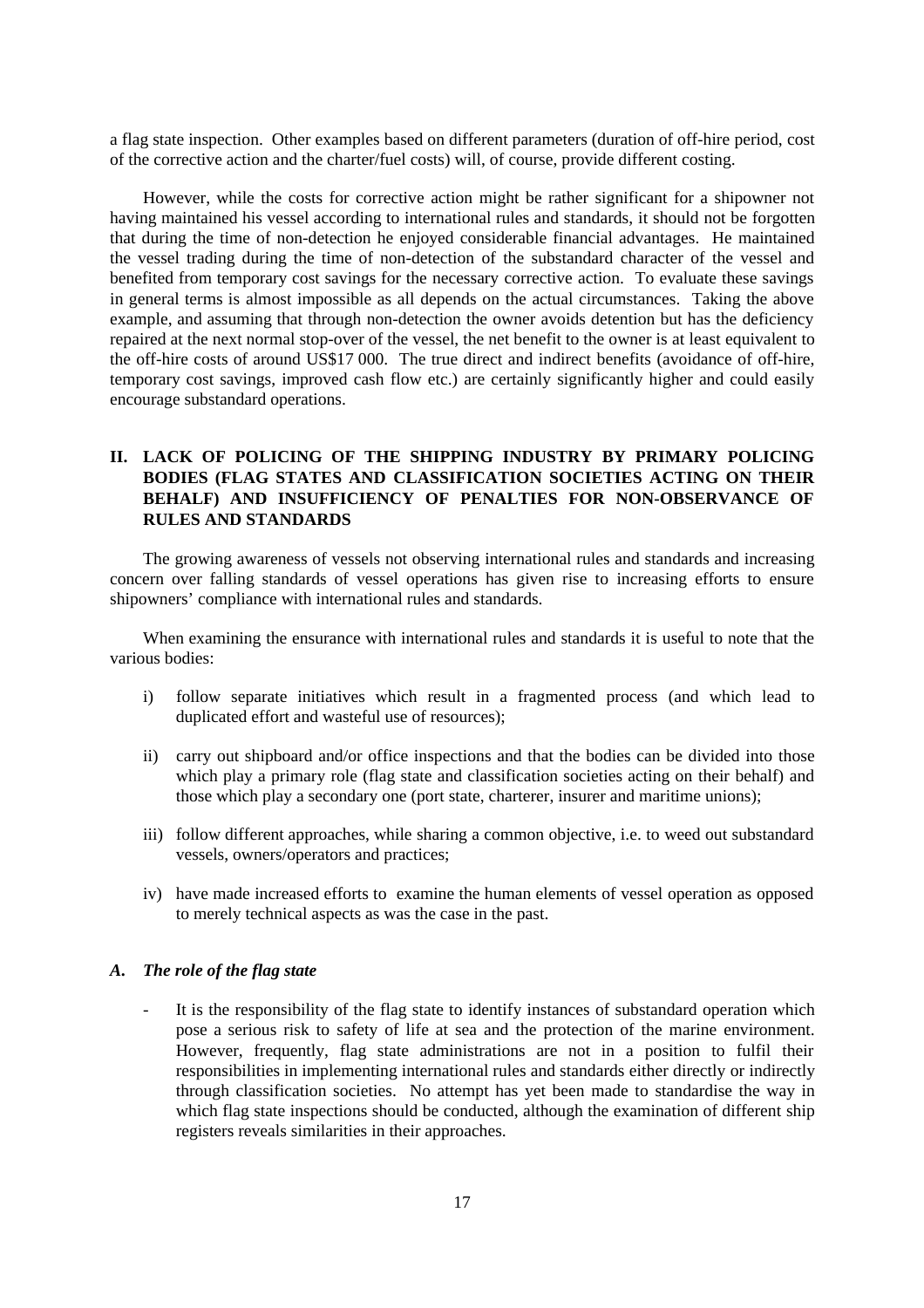The 1958 Geneva High Sea Convention, as well as the United Nations Convention of the Law of the Sea, agreed in 1982, covers matters regarding the duties of the flag states. These are regarded as highly important by all maritime nations. The OECD and a number of non-Member countries fully subscribe to the concept of the genuine link between the state and the ships flying its flag, as elaborated in Article 5 of the 1958 Convention which states that:

"...There must exist a genuine link between the state and the ship; in particular, the state must effectively exercise its jurisdiction and control in administrative, technical and social matters over ships flying its flag."

These principles are also taken up in the Convention of the Law of the Sea, Article 91.

To comply with existing internationally agreed rules and standards, as laid down in the Law of the Sea text, flag states have effectively to exercise jurisdiction and control in administrative, technical and social matters over ships flying their respective flags. In particular, flag states are required to take the necessary measures to ensure safety at sea, including the manning of ships, labour conditions and the training of crews, the construction, equipment and seaworthiness of ships. Flag states are furthermore also obliged to ensure that each ship is in charge of a master and officers who possess appropriate qualifications.

Despite mounting criticism, based on growing evidence which shows a strong correlation between marine casualties and certain flags of registration, there are still a number of flag state administrations not adhering to minimum standards of supervision. As a direct result, the relative importance of the annual inspection by flag state administrations has been downgraded in recent years as other interested parties - charterers and insurers included - who, in the past, had based their commercial considerations on the ability of flag states/registers, including certain low cost registers, to closely monitor operational standards of vessels under their jurisdiction, have, for commercial reasons, taken greater responsibility for checking shipowner compliance with basic safety and marine pollution conventions.

In noting the shortcomings of certain flag states, reference has to be made to the fact that in spite of enjoying unimpeded rights of access, these flag states' annual surveys and pre-registration inspections are not always conducted, and that any deficiencies once detected are not always followed up. This is largely due to the fact that ship registration remains for these flag states, primarily, a competitive business and that commercial considerations are often seen to override safety matters.

The existence of financial advantages is primarily due to these shortcomings in flag state control. One could consider that such advantages would not occur if flag state administrations were organised and equipped in such a way that they were able to comply with their responsibility in the implementation of international rules and standards. In the case of flag state competencies partly or totally transferred to classification societies, such a transfer should respond to minimum requirements for classification societies as is the case, for example, in the European Union.

Although no attempt has been made to standardise the way in which flag state inspections are conducted, examination of different ship registers reveals similarities in their approach. Basically, flag state inspections are conducted on an annual basis under the direction of the flag state's safety department or person(s) designated to look after safety matters. The inspections and the certification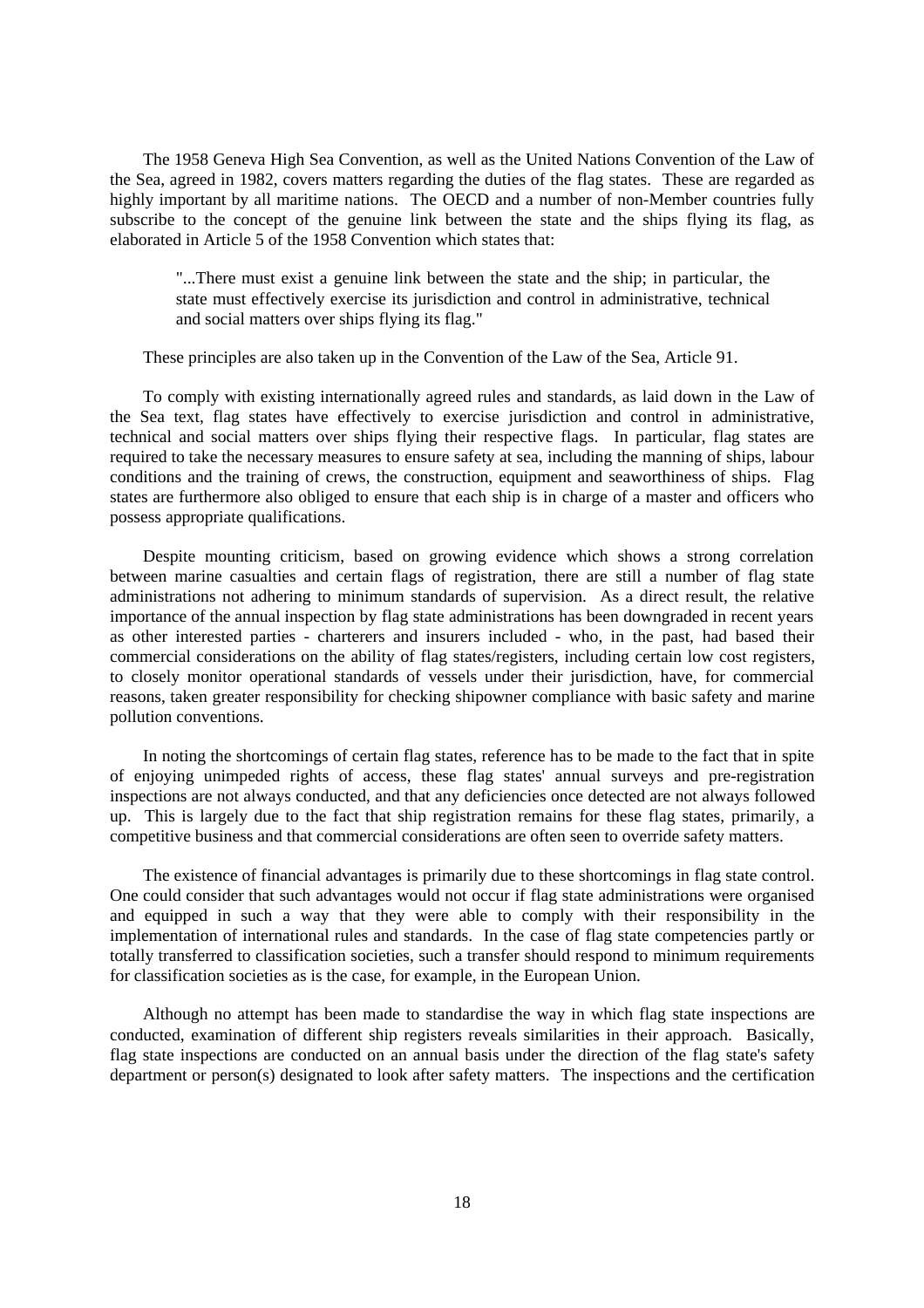of the conformity of ships to conventions and agreed international rules and standards are conducted either by the relevant governmental authorities or they delegate all or part of their powers to outside agencies, namely classification societies.

The report itself is normally 4 to 6 pages in length and focuses on major safety items. In a majority of cases, the reports are completed during a single visit of a few hours duration. Typically, the reports comprise the following parts:

- Part 1: Basic details of the vessel in question.
- Part 2: Certifications maintained on board (load line, radio, safety construction, oil pollution prevention, class, etc.).
- Part 3: Availability and use made of documentation maintained on board (charts, nautical publications, oil record book, medical log, compass error book, etc.).
- Part 4: Condition of navigation equipment [radar, automatic radar plotting aids (ARPA), magnetic compass, RFD (radio frequency devices), echo sounder, course recorder, rudder indicator, etc.].
- Part 5: Validity of master and senior officer licenses (flag state and national certificates of competency).
- Part 6: Compliance with minimum Safe Manning Requirement (number and rank of crew onboard compared with flag state requirement).
- Part 7: Availability and condition of firefighting equipment (fire hoses, deck lines and hydrants, fire extinguishers, fire dampers, fire doors, fire alarms, etc.).
- Part 8: Availability and condition of life-saving equipment (miscellaneous life saving appliances).
- Part 9: Availability and condition of pollution prevention equipment.
- Part 10: General safety matters, crew welfare living conditions (condition and cleanliness of accommodation, messrooms and galley).

While the format of the report is similar amongst the different flag states, the effectiveness of the inspections is variable dependent on a number of factors including:

- i) the frequency at which the inspections are conducted;
- ii) the qualifications and experience of the inspectors;
- iii) the thoroughness of the inspection itself;
- iv) whether any non-compliances are reported and, more importantly, followed up by the flag state administration by insisting that corrective action is implemented by the shipowner within a meaningful time scale.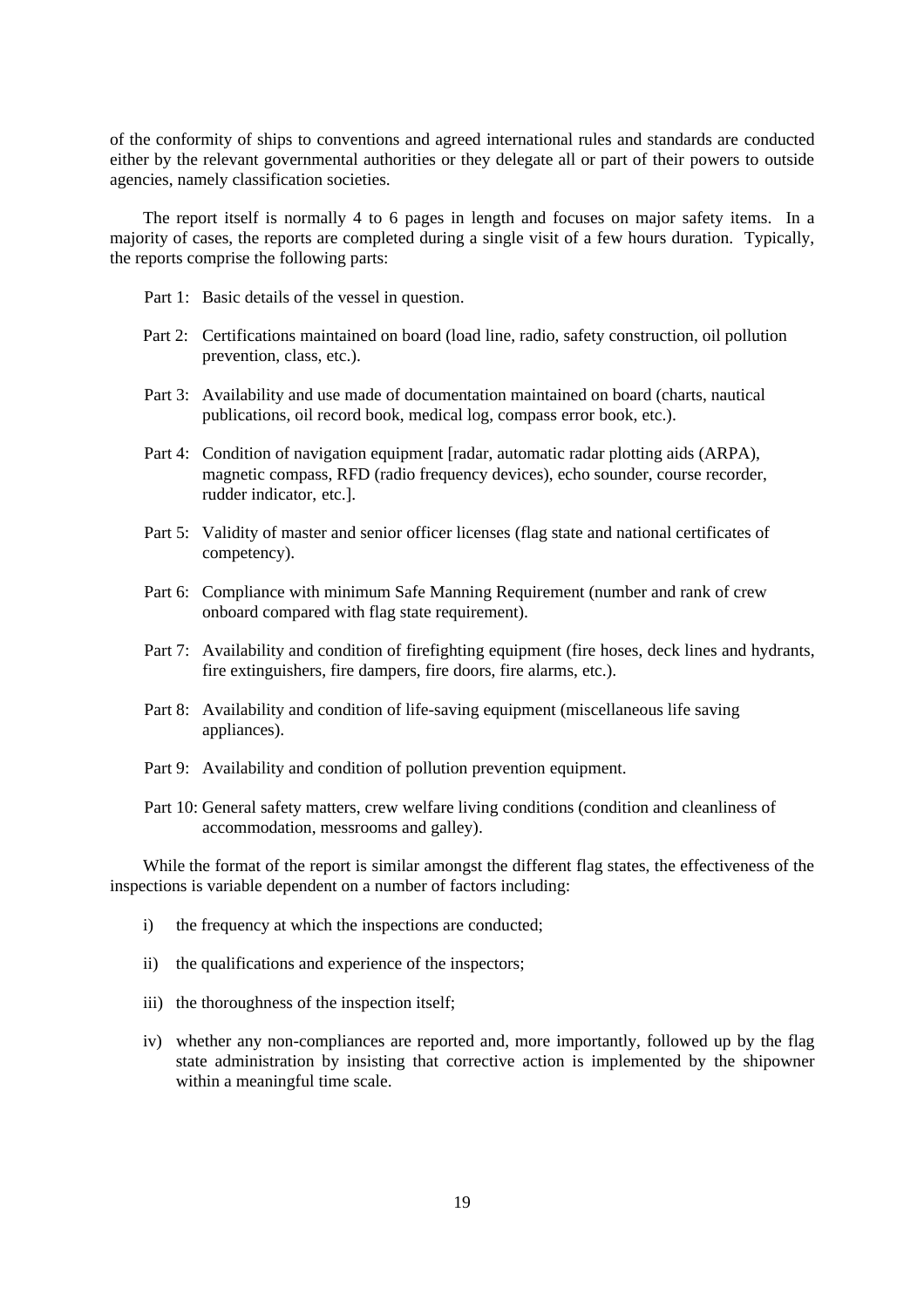#### *B. The role of the classification societies*

In the absence of flag state inspections, classification societies, acting on behalf of flag states, have an important role in monitoring maintenance of minimum standards of safety at sea. The societies can have the state's enforcement powers behind them, which could effectively mean much swifter penalties for non-compliance, for example the inability of ships to leave port when their certificates are not in order. They normally aim to achieve "optimum" standards; i.e., standards that are cost-effective in ensuring safety, to meet the demands of the owners, be they in basic design (for example, the steel thickness criteria for the hull) or in the operation of ships such as frequency and extent of surveys. They are contractually bound to the shipowner only in the implementation of their rules and regulations and are only required to survey those parts of the vessel that they are requested to look at. Classification societies cannot board a vessel without the owner's permission. The ultimate sanction for non-compliance with the classification rules is the loss of class, which is the basis for charter parties and insurance.

The formation of IACS (International Association of Classification Societies) by the leading societies can be seen as a major effort to raise standards and improve co-operation. For example in order to avoid shopping around by owners to keep their vessels in class despite the inability to meet the rules requirements of the "holding" classification society**,** efforts are also made by the individual IACS members, as well as certain classification societies not members of the IACS, to improve their image through such initiatives as the investigation of deficiencies detected by port state inspections which could be attributable to class. Following IACS' recently concluded Transfer of Class Agreement, it has been agreed that the gaining society accepts the vessels for its classification only after all overdue surveys, recommendations or conditions of class previously issued against the vessel have been completed as specified by the losing society.

The common perception at present is that a two-tier market in classification society services has been created and that the world's leading societies will strengthen their standing in the industry in the future to the detriment of their competitors who do not always have the technical expertise or regulations necessary to do traditional classification society work. The role of the classification societies as auditors of the ISM Code will play an important role in this process.

#### *C. The insufficiency of penalties*

 − Given the present legal framework, penalties applied to substandard vessels are, if they exist at all, relatively low compared to the advantages obtained from non-observance of international rules and standards.

In the present legal framework, there is no provision to apply penalties when a vessel is detected with deficiencies, unless the deficiency represents a breach of conventions containing a repressive mechanism (Marpol, for instance). The only penalty applied is the detention of the vessel. However, the detention is not a strong deterrent. In the example cited above, the off-hire statement shows a financial cost of approximately US\$16 000. Compared with the daily US\$500 of financial benefit for owners who operate the vessel at the floor level, this represents only 32 days of operation.

There are at least two main reasons why administrative penalties should be applied. On the one hand, this would contribute to eliminating the cost advantages of running a substandard ship. On the other hand, this would transfer the cost of control from the port authorities to the shipowner. Considering that an average visit requires two inspectors for two hours, members of the Memorandum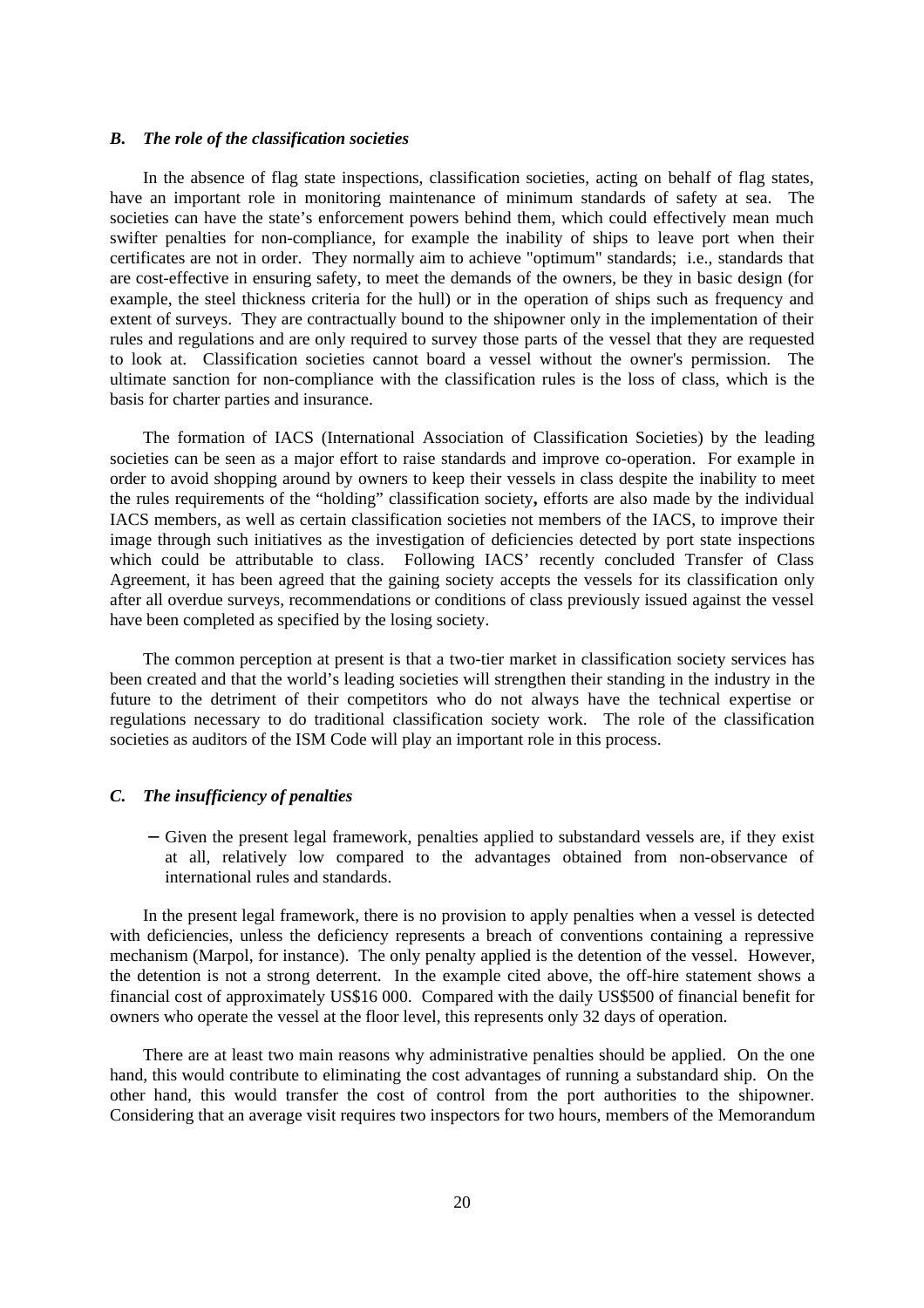of Understanding (MOU) estimated in 1992 that the average cost of a visit amounts to 240 ECUs<sup>4</sup>. As the port authorities of the MOU carried out 17 294 inspections during 1993<sup>5</sup>, this means that, in 1993, port authorities invested at least 4 million ECUs for inspections, although it has to be noted that the overall cost of the inspections accrued to the port state are significantly higher.

However, when deficiencies are detected, certain states impose fees for the subsequent inspection of vessels. These fees are based on the assumed cost of the visit (60 ECUs per man per hour). This practice, nevertheless, remains an exception.

Typical deficiencies detected during annual flag state/classification society inspections demonstrate that, while the majority are of a minor nature involving only small cost savings, certain major deficiencies can involve substantial financial implications, particularly if they should have, but due to non-detection have not, resulted in an immediate disruption in the vessel's ability to trade. Existing penalties for substandard operations are no deterrent: on the contrary, if existent at all, their low level is almost an encouragement to operate substandard, as savings by operating below international norms and standards by far outweigh any penalty*.*

# **III. LASTING SOLUTIONS TO COMBAT NON-OBSERVANCE OF AGREED INTERNATIONAL RULES AND STANDARDS NECESSITATE CO-ORDINATED CO-OPERATION OF ALL PARTICIPANTS IN INTERNATIONAL SHIPPING OPERATIONS**

#### **A.** *IMO initiatives to improve international rules and standards and their implementation*

- IMO being the prime body for the adoption and the implementation of international rules and standards, its work is of the utmost importance for the upgrading of flag state inspections;
- All IMO initiatives for a better monitoring of the implementation of international rules and standards, and an improved co-ordination of the actions against substandard vessels, should be welcomed;
- By providing owners and operators with a useful industry-wide organisational framework, the ISM Code represents the latest example of a policy towards the improvement of minimum standards of safety and the phasing out of substandard vessels.

There is a compelling case for all flag states to demonstrate that they are carrying out their supervisory responsibility effectively as non-compliance with international rules and standards leads to unfair and thus unacceptable competition. In accordance with decisions taken in the International Maritime Organisation, flag states have to live up to their obligations and make transparent the work

 $\overline{a}$ 

<sup>4.</sup> See The Memorandum of Understanding on Port State Control, Annual Report 1992, page 4.

<sup>5.</sup> See The Memorandum of Understanding on Port State Control, Annual Report 1993, page 29.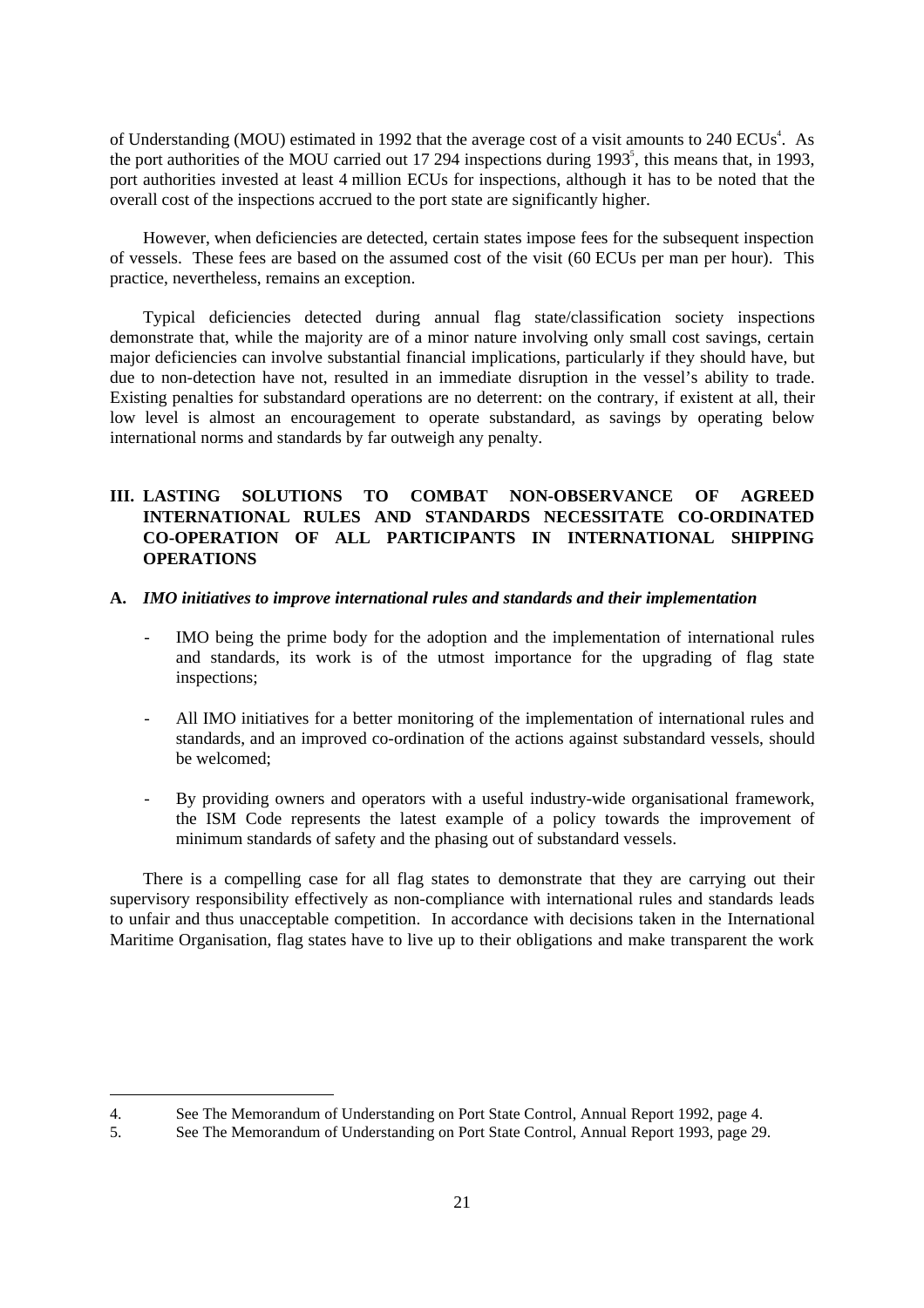of their maritime administrations with regard to how they implement and comply with IMO conventions and rules on safety and pollution control.<sup>6</sup>

The monitoring and harmonisation of flag state implementation of IMO rules and conventions would contribute to a better co-ordination of flag states and classification societies acting on their behalf. In particular, the creation of a common database showing the safety status and record of the vessels (ISI - International Ship Information - database) will effectively enhance the efficiency of the fight against substandard operation.

Specifically, individual flag states should be pressured into fully clearing their responsibilities through greater transparency and increased publication of instances of substandard operation.

It is true to say that this is already happening to a certain extent. In particular, the results of port state inspections are receiving wider attention and influential parties such as the international oil majors are exchanging information on different vessels and their owners on a regular basis. Special mention should be made of initiatives taken in the recent months which has led to the establishment of a list of owners, operators and managers cited as being responsible for vessels calling at US ports with major deficiencies or retained in European ports. These lists have been criticised as including a number of "innocent" parties. Nevertheless, they are widely viewed as a significant step towards more effective policing as is the recent move towards inspectors conducting at sea inspections.

Safety requirements need permanent upgrading. In this field, the implementation of Resolution A.741 (18) -- the International Management Code for the Safe Operation of Ships and for Pollution Prevention (ISM Code) - is of the utmost importance as it represents the latest attempt to improve minimum standards of safety. Proper implementation of the ISM Code will undoubtedly lead to a phasing out of a number of substandard vessels and thus contribute to a "level playing field'' among shipowning companies. Since the introduction of the ISM Code, an increasing number of shipowning and operating companies have committed greater resources to "upgrading" their existing management systems.

### *B. Port state inspections should be further strengthened and better co-ordinated*

 $\overline{a}$ 

- Findings of vessel inspections, as conducted by flag states and classification societies acting on their behalf, demonstrate that there is still considerable room for improvement, both in terms of the technical condition of vessels and shipoperating practices;
- Shortcomings of the effectiveness of vessel inspections by certain flag states and classification societies acting on their behalf force OECD Member countries to call for improved and better co-ordinated port state inspections;
- Enforced port state inspections would eliminate substandard vessels and competitive advantages obtained by shipowners who do not observe international rules and standards.

<sup>6.</sup> See Statement by OECD Member countries on the Enforcement of International Rules and Standards in Maritime Transport SG/PRESS(94)34 and SG/PRESS(94)53). In addition to OECD Member countries the following additional countries have subscribed to the statement: Bulgaria, the Czech Republic, Estonia, Hungary, Korea, Latvia, Lithuania, Poland, Romania, Russia and the Ukraine.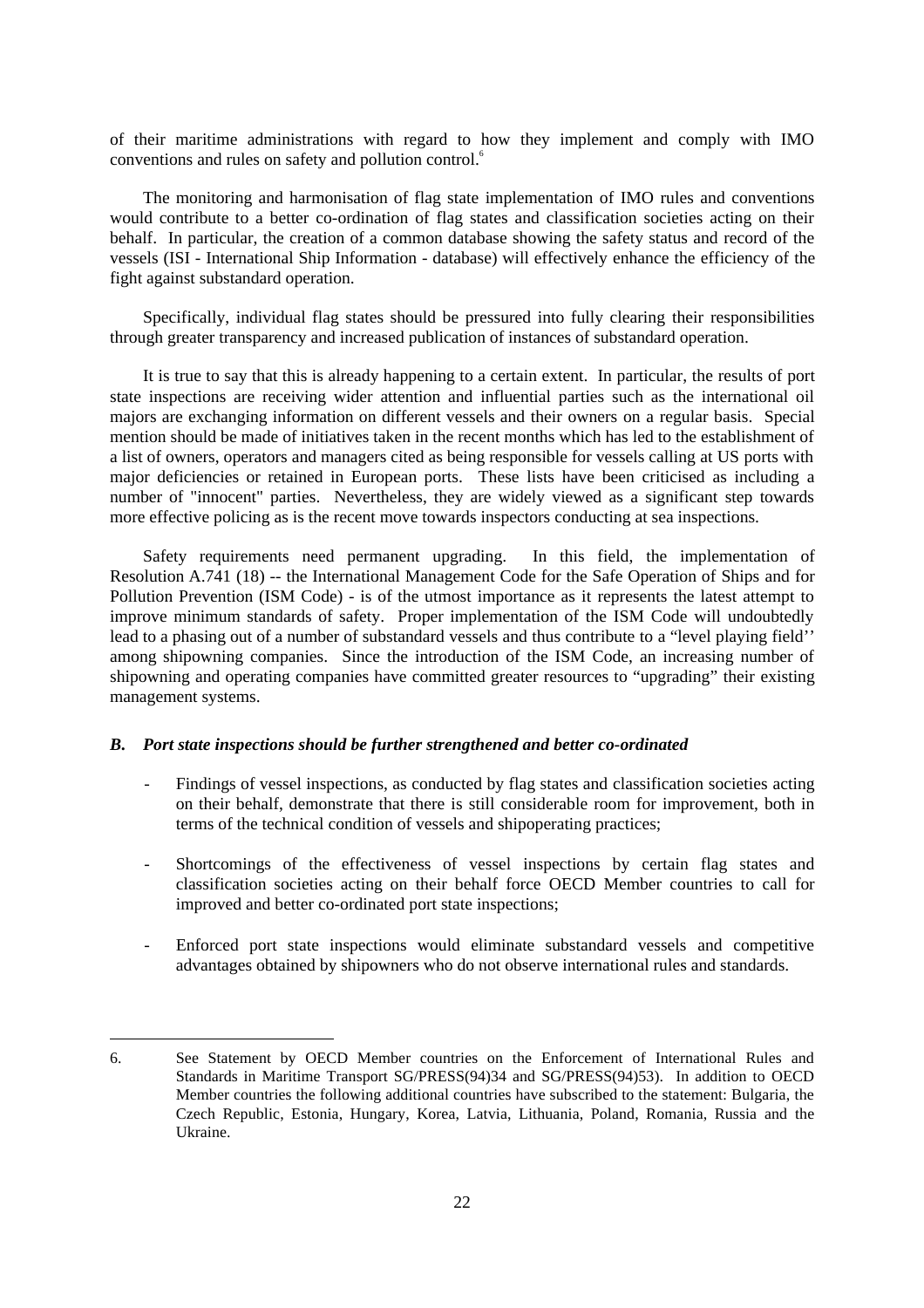The concept of port state control as applied by the MOU (Paris Memorandum of Understanding) is based on seven international conventions; signatories to the MOU exercise their rights to control foreign ships within their ports on the basis of the provisions of these conventions. They either authorise or stipulate port state control measures for vessels flying the flag of non-contracting parties and procedures developed in IMO and ILO for control of ships in ports in order to ensure that vessels conform to the safety, technical, environmental and social standards for seafarers as laid down in the conventions. Similar co-operation arrangements cover Latin America and the Asia Pacific regions.

Given the ineffectiveness of certain flag state/classification society inspections, the Port State Inspectorates are now widely viewed as a very, if not the most, important policing mechanism for the shipping industry, which must continue to act as a "safety net" for the flag states. Port state inspectors, while not carrying the same responsibilities as those of the flag states, are able to investigate in detail the various safety aspects of vessels; they go much further than just a mere double checking of a ship's certificates by examining areas such as crew competence. They are also able to act on any deficiency noted, by preventing a vessel from proceeding on its voyage and by notifying the flag state and next port accordingly of any significant deficiencies.

The resources at the disposal of the port states are limited, however. Of necessity, therefore, resources are to be channelled into the inspection of vessels suspected to be of a substandard condition. Moreover, efforts by port states are to a great extent reliant on the flag states taking the necessary measures as and when deficiencies are reported.

Port states, as well as flag states, should adopt the necessary measures to make it more difficult to obtain the financial advantages enjoyed by those shipowners who do not observe international rules and standards. These measures should be sufficient to minimise, or ideally offset, the financial advantages resulting from the operation of substandard vessels.

The following measures might contribute to increase the effectiveness of port state control:

- i) assessment of the role of the port state with regard to the human element, particularly in relation to control on compliance with on-board operational requirements;
- ii) possible wider geographical coverage of the existing Paris Memorandum or the agreement of similar MOU for other parts of the world; a sharing of information between regions operating port state control systems would be greatly beneficial in identifying vessels operated at substandard levels and in ultimately removing them from international trade;
- iii) an increase in the ad random checks from the current 25 per cent of the vessels inspected to a higher figure;
- iv) tighter inspection rules reducing the extent of discretion at present granted to respective inspectors;
- v) intensified training efforts for surveyors in order to further harmonise inspection procedures;
- vi) elaboration of a common policy on harmonisation of detention criteria and detainable items;
- vii) improved follow-up of corrective actions;
- viii) a greater transparency and increased publication of instances of substandard operations (list of vessels);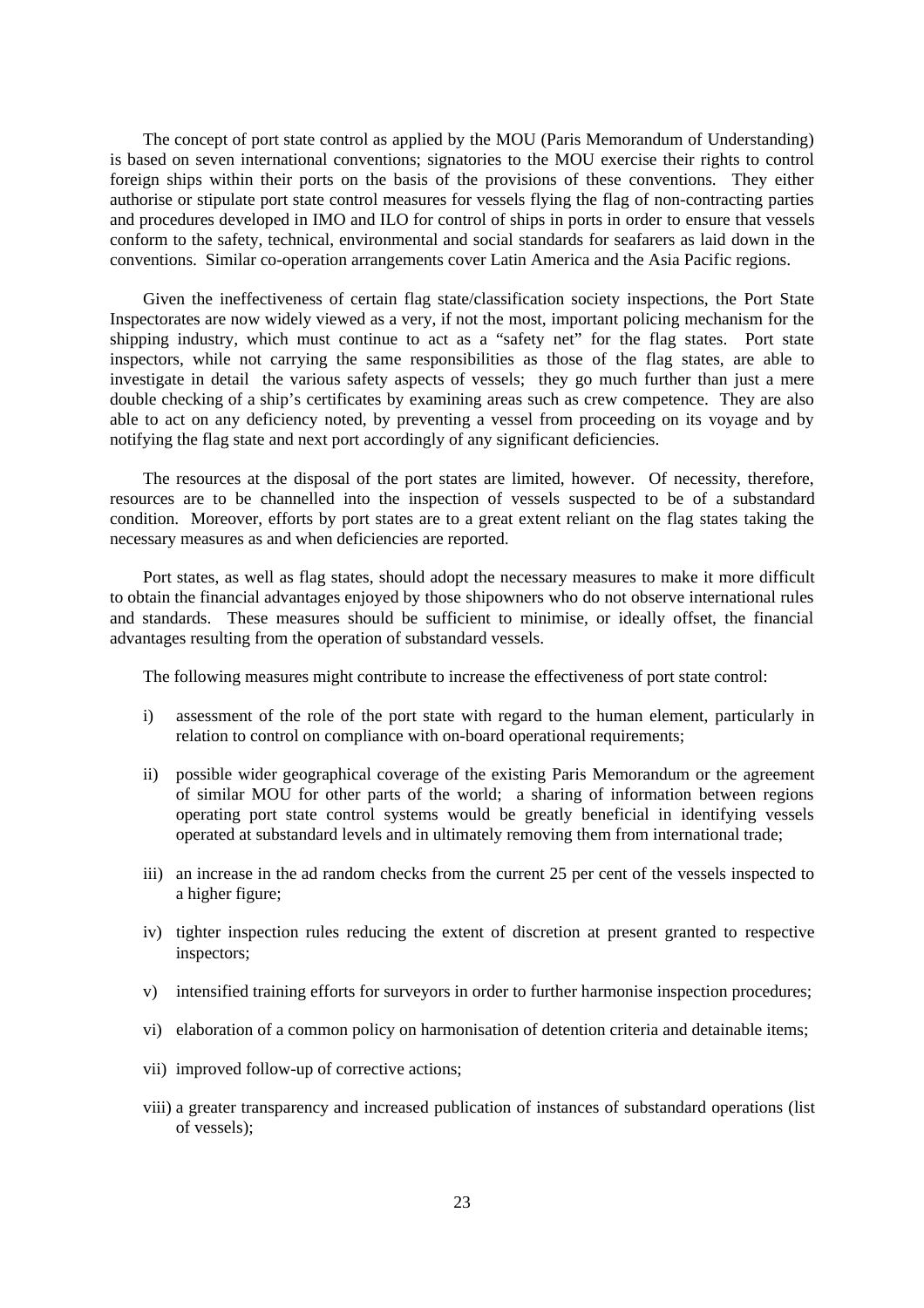ix) adapted numerical staff and intensified training efforts for port inspectors.

However, it is also true to say that the effect of this greater awareness, of who the "bad owners" and "bad ships" are, will be limited until the charterers and insurers of ships impose severe penalties on the owners operating substandard vessels. For the time being, however, and depending on the balance between the supply of and demand for shipping capacity, commercial considerations seem to continue to override safety and operational considerations in many instances.

### *C. The responsibility of the industry in combating non-observance of international rules and standards*

- There is no simple solution to the problem of substandard ship operation. Greater policing alone will not prevent substandard vessel operations: it is necessary to combine preventive and curative measures;
- The industry has an important policing role to play in co-ordination with flag states and classification societies acting on their behalf. Effectiveness is dependent on good co-operation among the various participants in maritime transport including the harmonisation of how inspections are conducted and, importantly, how corrective actions are followed up;
- The industry has to commit greater resources to preventing problems occurring in the first place rather than on corrective action.

#### *Shipowning and shipoperating companies*

Certainly more effective and consistent efforts throughout the industry to ensure compliance with international rules and standards would be a valuable contribution.

There are encouraging signs that, since the late 1980s, more and more owners are taking steps to improve performance through the implementation of formal safety and quality management systems. Such systems are being based on various safety and quality standards which have been laid down by classification society bodies such as the International Standards Organisation (ISO) -- the latter by way of the ISO 9000 series of quality standards.

To date, most safety and quality initiatives have been pursued on an individual basis although the formation of the International Ship Managers Association (ISMA), in April 1991, was the first concerted attempt by individual, in this case third party ship management, companies to work together towards raising professional standards in one sector of the industry.

In 1993 this safety and quality management "movement" accelerated with the IMO's adoption of Resolution A.741 (18) -- the International Management Code for the Safe Operation of Ships and for Pollution Prevention (ISM Code). As a result of a new chapter (IX) of SOLAS, compliance with the ISM requirements will be mandatory for certain ship types from July 1998. This represents a milestone in the industry as it determines, for the first time, a minimum standard of safety management and pollution prevention encompassing shipboard and office operations.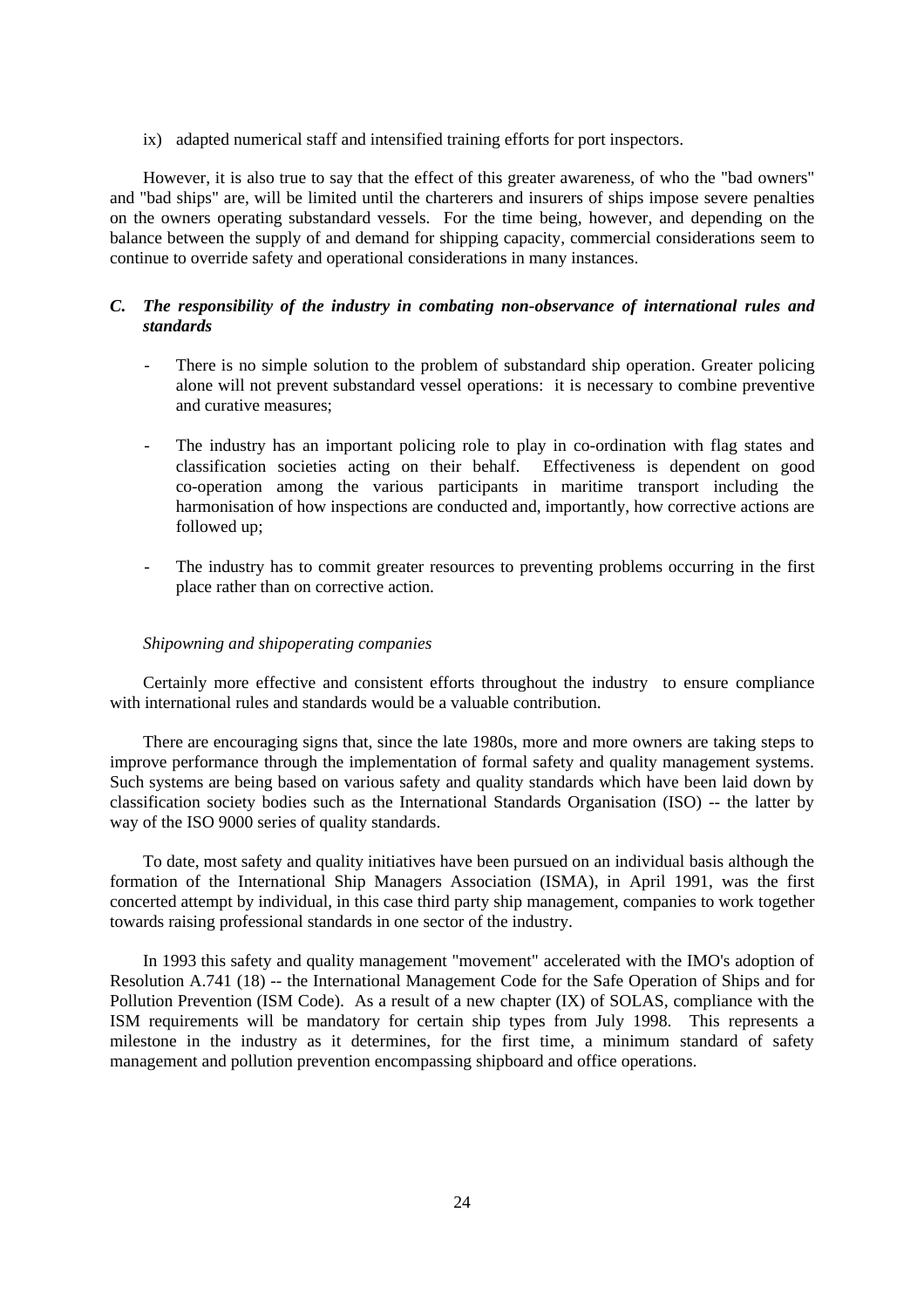Since the introduction of the ISM Code, an increasing number of shipowning and operating companies have committed greater resources to "upgrading" their existing management systems in order to meet the specific ISM requirements in such areas as deficiency, accident and incident reporting and follow-up, internal auditing and management review. In effect, the safety and quality movement has been given added momentum. However, it has to be noted that the ISM Code does not in itself address the root cause of the shipping industry's problems, particularly the lack of qualified, experienced and motivated seafarers.

Greater policing alone, however, cannot prevent substandard vessel operations as it is necessary to combine preventive and curative measures together. This has been the lesson learnt by other industries which have tried unsuccessfully to improve the quality of either the products or services they provide to customers by increasing the pre-delivery inspection effort.

The immediate concern is to improve the involvement of the industry in preventive actions. Based on this understanding, a more organised Safety Management System-type approach to shipboard safety has been brought about in recent years, together with the development of quality standard management systems. However, the movement towards an SMS-type approach is still in its early stages and while more and more shipowning and shipoperating companies are committing greater resources to safety management, the dissemination of the SMS-approach throughout the industry is proving to be a slow one. A major reason for this is that safety management is not, as yet, a mandatory requirement.

#### *Insurance*

The insurance sector, especially the leading P&I Clubs, due to an erosion of confidence in the primary bodies, in charge of ensuring compliance with international rules and standards, on which insurance companies based in the past their commercial considerations, are now playing an active role in the process in order to have a more reliable basis for their risk evaluations. The approach of P&I Club inspectors, however, is somewhat different given that the primary objective of shipboard inspections of member vessels is an educational one albeit with inspectors holding the right to notify the Club directors should the seriousness of any deficiencies found call into question membership status.

It is envisaged that the leading P&I Clubs as well as the Salvage Association, which undertakes inspections (condition surveys) on behalf of the hull underwriting community, will continue to serve an important function albeit within a competitive market situation.

Furthermore, marine insurers could, if they wish to do so, exercise pressure on operators not respecting international rules and standards by giving commercial recognition to those owners operating good quality ships via insurance premia reflecting the level of risk associated with the vessel and its cargo.

#### *Chartering*

Like marine insurers, charterers are rather sceptical vis-à-vis the role played by certain flag states and classification societies and have felt it necessary to increase their monitoring activities as a way of protecting their commercial interests.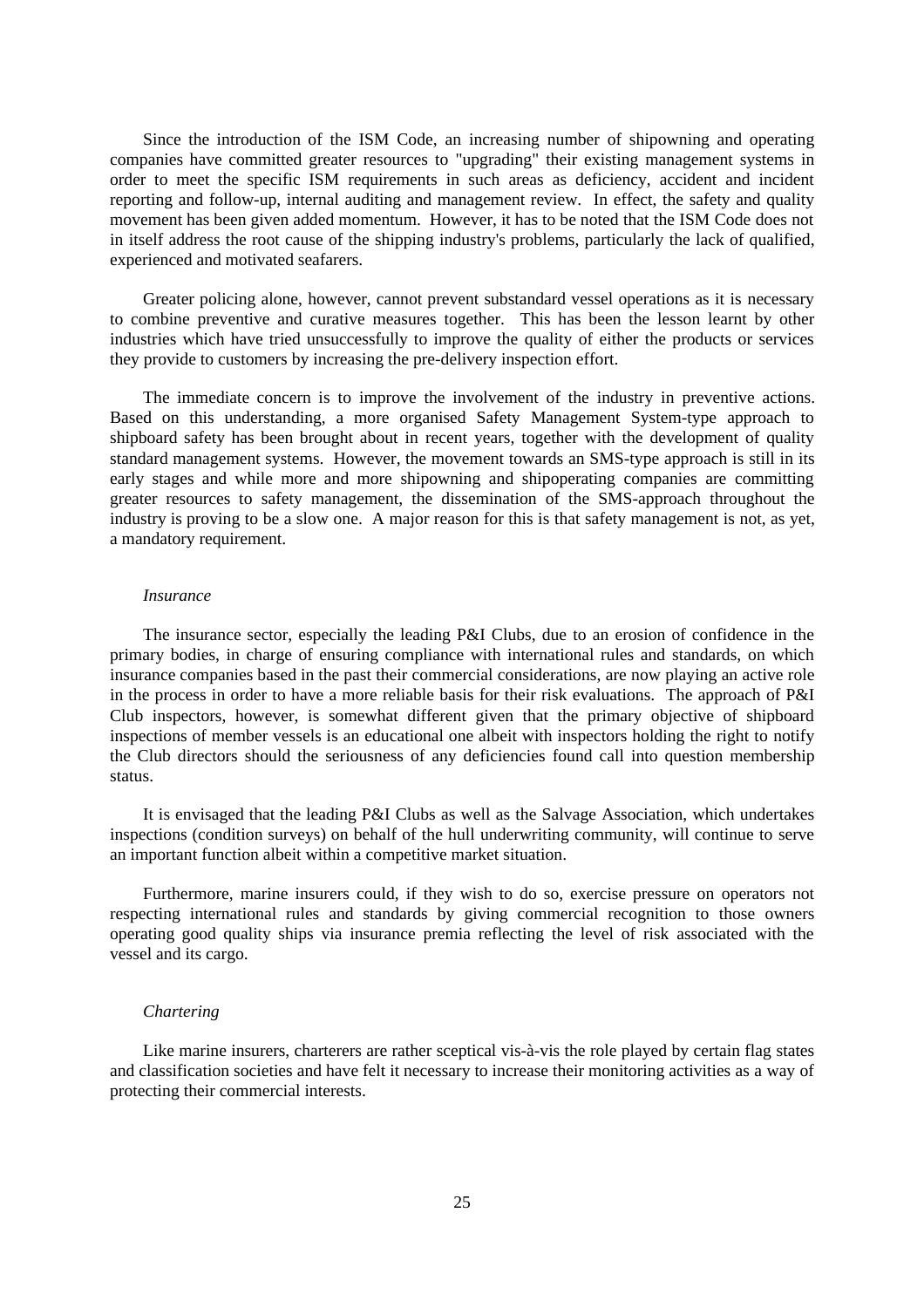Significant efforts by charterers, particularly, the major oil transportation companies, were made in recent years to refine shipboard inspection procedures, foster greater co-operation including the exchange of information and to extend the vetting process into the offices of the shipowning and operating companies.

Charterers are expected to continue to exert influence over the policing process. However, given that the interest of the major charterers is a relatively narrow one insofar as they concentrate their inspection activities on a relatively small number of owners and vessels, the overall impact on the shipping industry will continue to be limited.

### *Maritime Unions*

The International Transport Workers' Federation (ITF) has been waging a campaign for a number of years based on its surveillance of shipboard working conditions of owners employing crew on non-ITF accepted terms and conditions. Shipboard inspections have become increasingly commonplace, particularly in certain parts of the world, with ITF inspectors focusing, primarily, on crew welfare conditions.

This campaign will continue in the future, although it is unlikely to be co-ordinated with the efforts of any other policing body.

### **IV. SUMMARY AND CONCLUSIONS**

The main points made by this report and the conclusions to be drawn are:

- a) Shipowners are largely free to determine the operating standards of their vessels. Increasing financial pressures exerted on shipowners in recent years, due to cost inflation and overtonnaging in many sectors, have forced more and more shipowners on to a survival footing characterised by cost saving initiatives and expenditure cut-backs on safety-related maintenance cost items with the risk of violating international rules and standards.
- b) The freedom to determine operating standards exists because, in spite of more frequent and more rigorous ship inspections in recent years, considerable scope exists for shipowners to deliberately avoid compliance with international rules and standards which govern safety and pollution prevention in the shipping industry.
- c) The extent to which financial benefits can be enjoyed by shipowners who deliberately choose not to comply with the various safety and pollution measures laid down in international maritime rules and standards can be demonstrated in two main ways:
	- The wide variations in annual vessel operating expenditure, evident in international shipping, illustrate significant margins of substandard operation. These margins can equate to daily running cost savings of several hundred dollars and, in turn, to a significant percentage of total vessel operating costs.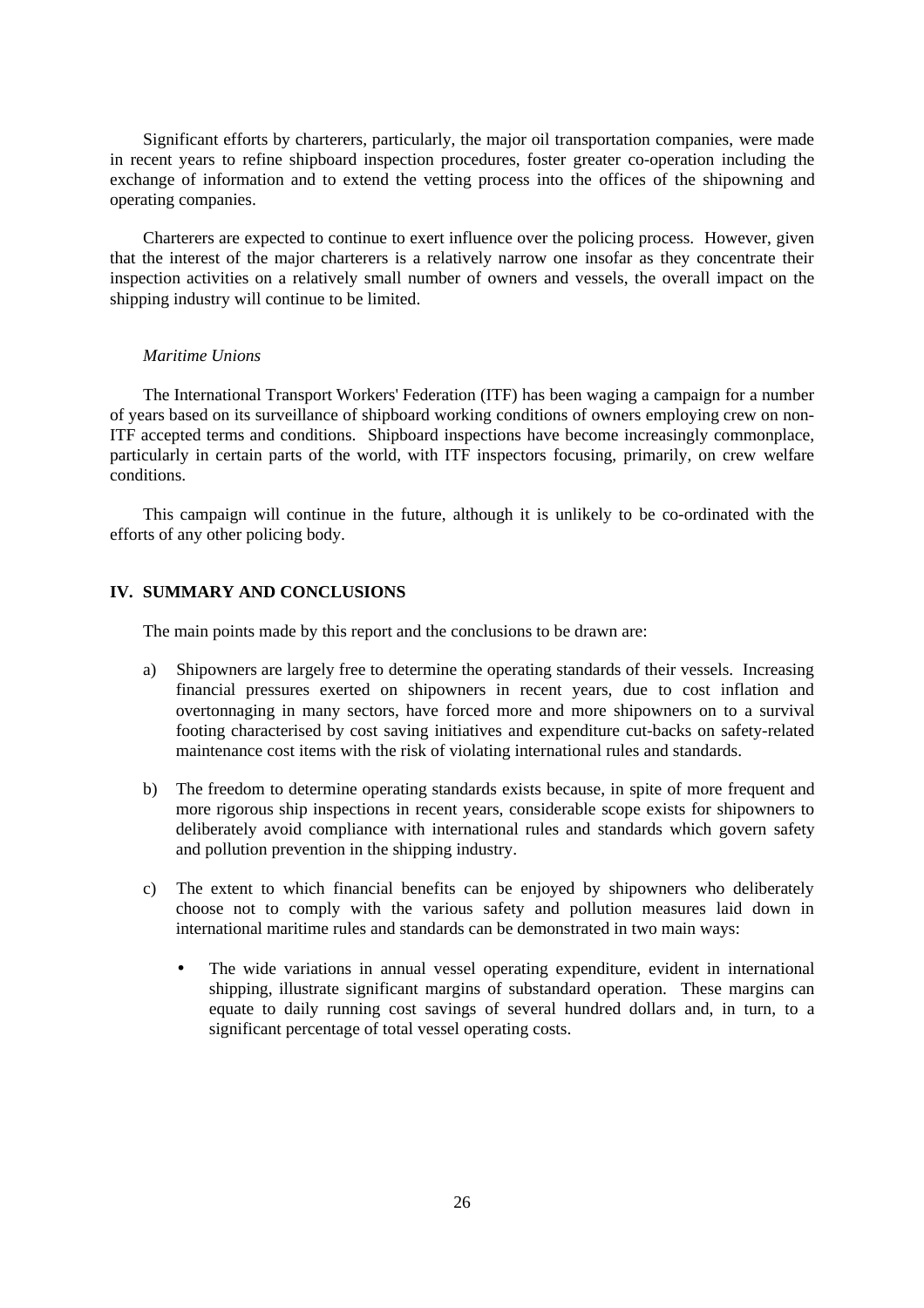- Typical deficiencies detected during annual flag state inspections demonstrate that while the majority are of a minor nature which involve only small cost savings, certain major deficiencies can involve substantial financial implications particularly if the deficiency results directly in an immediate disruption to a vessel's ability to trade.
- d) As the pressure on shipowners to reduce repair and maintenance expenditure has increased so has the responsibility of the flag states, and classification societies acting on their behalf, to identify instances of substandard operation which pose a serious risk to safety and the environment. However, frequently, flag state administrations are not in a position to fulfil their responsibilities in implementing international rules and standards either directly or indirectly through classification societies. No attempt has yet been made to standardise the way in which flag state inspections should be conducted although the examination of different ship registers reveals similarities in their approaches*.*
- e) The findings of vessel inspections as conducted by various primary (flag states and classification societies acting on their behalf) and secondary (port states, charterers, insurers, maritime unions) bodies demonstrate, however, that there is still considerable room for improvement both in terms of the technical condition of vessels and shipoperating practice.
- f) Given the present legal framework, penalties applied to substandard vessels are, if they exist at all, relatively low compared to the advantages obtained from non-observance of international rules and standards.
- g) Lasting solutions to combat non-observance of agreed international rules and standards necessitate co-ordinated co-operation of all participants in international shipping operations. The industry has an important policing role to play in co-ordination with flag states, and classification societies acting on their behalf. Effectiveness is dependent on good co-operation among the various participants in maritime transport including the harmonisation of how inspections are conducted and, importantly, how corrective actions are followed up.
- h) Significant improvements in vessel operating standards cannot, however, be achieved through more diligent policing alone:
	- Shipowners and operators need to commit greater resources to preventing problems occurring in the first place rather than on corrective action.
	- The ISM Code represents the latest attempt to improve minimum standards of safety. The ISM Code provides owners and operators with a useful industry-wide organisational framework to co-ordinate the improvement effort. At the same time the proper implementation of the ISM Code will undoubtedly lead to a phasing out of a number of substandard vessels which in turn could well result in improved freight rates. However, while it is expected to have a beneficial effect overall, it will not eradicate substandard practices as it does not address the root of the industry's problem, namely the lack of qualified, experienced and motivated seafarers.
- i) For the foreseeable future, the shipping industry will be characterised by what is a two-tier market in shipoperating standards. The upper tier comprises those owners who take a responsible attitude to safe shipoperations and enjoy, as a result, access to most charterers and trade routes. The lower tier, by contrast, is made up of owners and operators who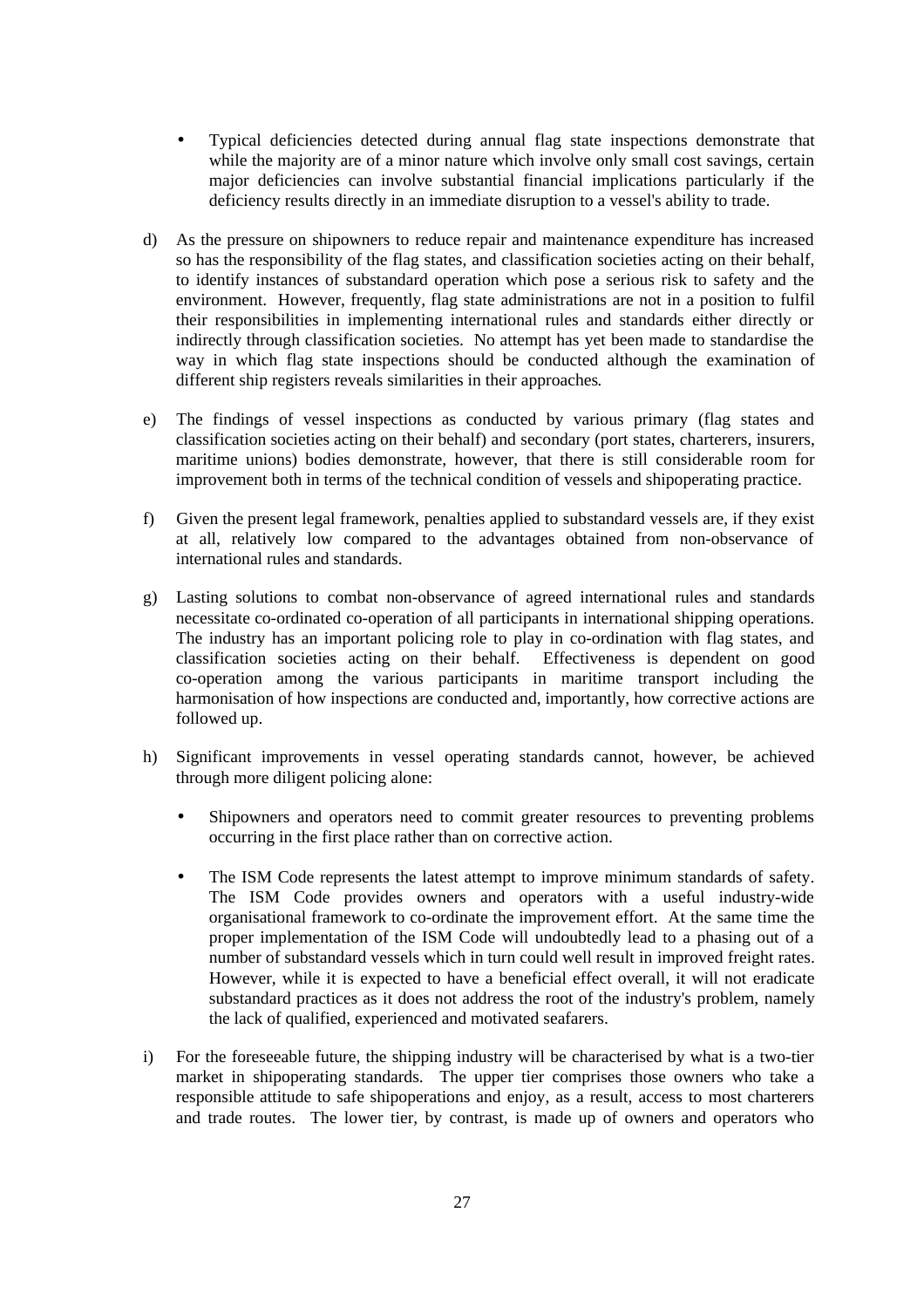continue to circumvent or ignore accepted rules and regulations and who will be targeted more and more in the future to undergo shipboard and office inspections and who will be afforded limited access to certain trades and charterers.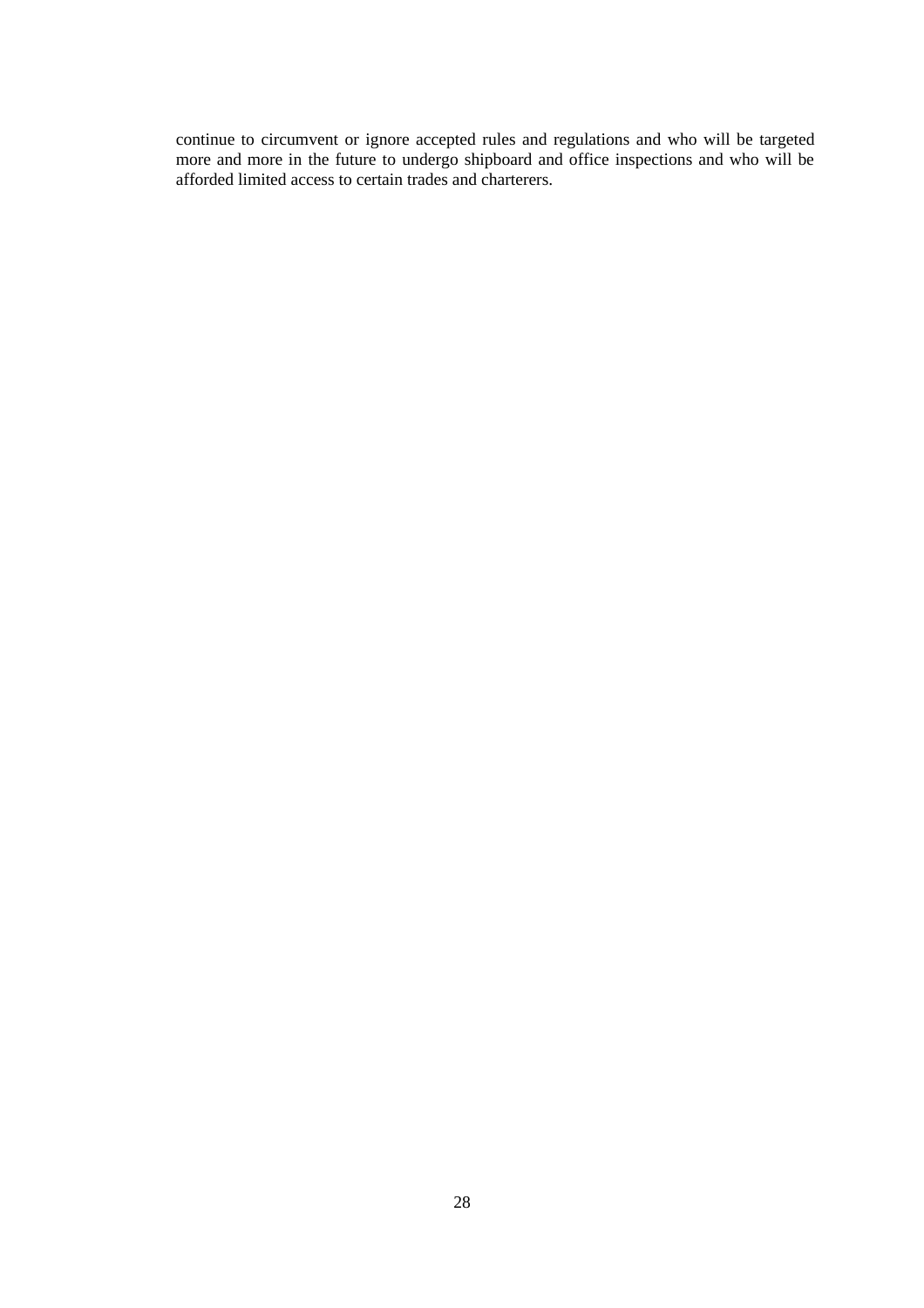*Annex I*

SUEZMAX TANKER **SUEZMAX TANKER**

|                                                | Common practice   |                         |                                                                          |                                                | Good practice           |                         |                           |
|------------------------------------------------|-------------------|-------------------------|--------------------------------------------------------------------------|------------------------------------------------|-------------------------|-------------------------|---------------------------|
|                                                | Component         | Quarter<br>total        | Annual<br>total                                                          |                                                | Component               | Quarter<br>total        | Annual total              |
| General stores<br>Engine stores<br>Deck stores |                   | 11 250<br>11500<br>7250 | 45 000<br>29 000<br>46 000                                               | General stores<br>Engine stores<br>Deck stores |                         | 11250<br>14050<br>15500 | 56 200<br>45 000<br>62000 |
| Total purchasing<br>ī                          |                   | 30 000                  | 120 000                                                                  | $\dot{}$                                       | Total purchasing        | 40800                   | 163 200                   |
| Lubricants<br>H.                               |                   | 34 275                  | 137100                                                                   | 出                                              | Lubricants              | 41700                   | 166800                    |
| D/D reserve<br>Survey                          |                   | 24 475<br>5 000         | 97900<br>$20\ 000$                                                       | D/D reserve<br>Survey                          |                         | 24475<br>5500           | 97900<br>22000            |
| Spares<br><b>R&amp;M</b>                       |                   | 22 000<br>25 000        | 100 000<br>88 000                                                        | Spares<br><b>R&amp;M</b>                       |                         | 26000<br>52500          | 104 000<br>210000         |
| <b>Total</b> technical<br>Ħ.                   |                   | 76475                   | 305900                                                                   | Ħ.                                             | Total technical         | 108 475                 | 433900                    |
| Administration<br>Ĕ.                           |                   | 32000                   | 128 000                                                                  | N.                                             | Administration          | 35000                   | 140 000                   |
| $I - IV.$<br>М                                 |                   | 172750                  | 691000                                                                   | Μ                                              | $I-IV.$                 | 225 975                 | 9039900                   |
| Crew travel/victualling<br>Crew wages          |                   | 186800<br>48500         | 194000<br>747 200                                                        | Crew wages                                     | Crew travel/victualling | 186800<br>48500         | 747 200<br>194 000        |
| Total crew<br>≯.                               |                   | 235 300                 | 941200                                                                   | ⊱.`                                            | Total crew              | 235 300                 | 941 200                   |
| Insurance<br>♬                                 |                   | 106125                  | 424500                                                                   | VI.                                            | Insurance               | 106125                  | 424500                    |
| Total<br>VЦ.                                   |                   | 514175                  | 20656700                                                                 | ĮЦ,                                            | Total                   | 567400                  | 2 269 600                 |
| Daily rate                                     |                   | US\$5 635               |                                                                          | Daily rate                                     |                         |                         | US\$6 218                 |
| 覓.                                             | Crew complement:  |                         | 28 (4 senior officers/<br>7 junior officers/                             |                                                |                         |                         |                           |
|                                                | Crew nationality: |                         | $+23$ Indian juniors/ratings<br>5 British senior officers<br>17 ratings) |                                                |                         |                         |                           |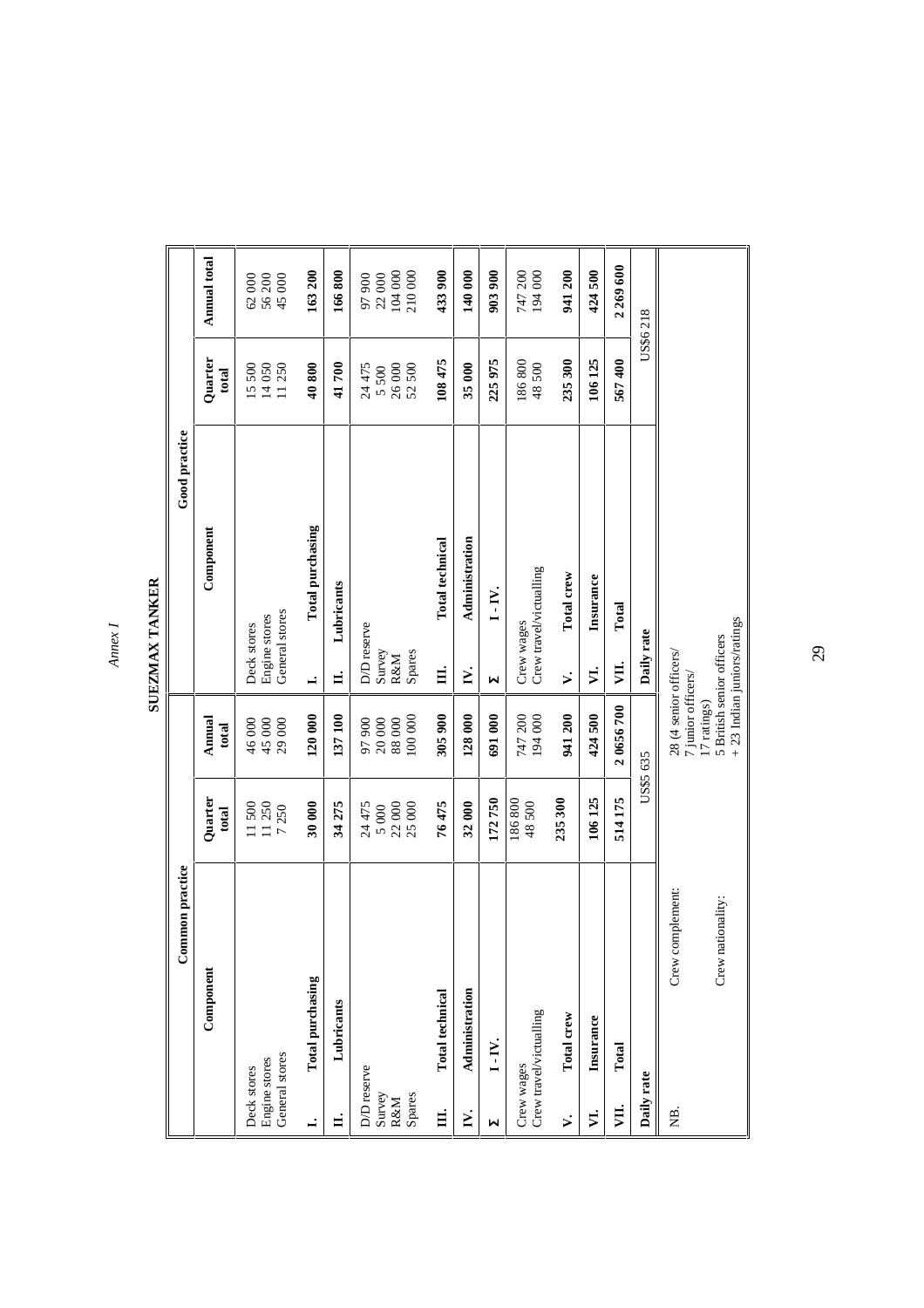| Ĩ.     |
|--------|
| г<br>ł |
| š      |
|        |

| Common practice                                 |                                 |                                                                           |                                                   | Good practice           |                                 |                                  |
|-------------------------------------------------|---------------------------------|---------------------------------------------------------------------------|---------------------------------------------------|-------------------------|---------------------------------|----------------------------------|
| Component                                       | Quarter<br>total                | Annual<br>total                                                           |                                                   | Component               | Quarter<br>total                | Annual<br>total                  |
| General stores<br>Engine stores<br>Deck stores  | 6650<br>6250<br>6500            | 25000<br>26 600<br>26000                                                  | General stores<br>Engine stores<br>Deck stores    |                         | 7500<br>7250<br>7625            | 29 000<br>30 000<br>30 500       |
| Total purchasing<br>$\mathbf{I}$                | 19400                           | 77600                                                                     | $\mathbf{I}$                                      | Total purchasing        | 22375                           | 89500                            |
| Lubricants<br>H.                                | 12000                           | 48000                                                                     | $\mathbf{I}$                                      | Lubricants              | 17500                           | 70000                            |
| D/D reserve<br>Survey<br>Spares<br>R&M          | 10000<br>12000<br>18500<br>3000 | 48000<br>12000<br>40000<br>74000                                          | D/D reserve<br>Spares<br>Survey<br><b>R&amp;M</b> |                         | 13200<br>20000<br>18000<br>4000 | 72000<br>16000<br>52800<br>80000 |
| <b>Total</b> technical<br>Щ.                    | 43500                           | 174 000                                                                   | $\mathbf{H}$                                      | Total technical         | 55 200                          | 220800                           |
| Administration<br>N.                            | 22750                           | 91000                                                                     | N.                                                | Administration          | 28 000                          | 112000                           |
| $I - IV.$<br>Ы                                  | 97650                           | 390 600                                                                   | N                                                 | $1-IV.$                 | 123075                          | 492300                           |
| Crew travel/victualling<br>Crew wages           | 118200<br>32100                 | 472800<br>128 400                                                         | Crew wages                                        | Crew travel/victualling | 118200<br>32100                 | 472800<br>128400                 |
| Total crew<br>₹.                                | 150300                          | 601200                                                                    | ⊳๋                                                | Total crew              | 150300                          | 601200                           |
| Insurance<br>$\mathbf{\Sigma}$                  | 51025                           | 204 100                                                                   | И.                                                | Insurance               | 51025                           | 204100                           |
| Total<br>VЦ.                                    | 298975                          | 1195900                                                                   | ţП.                                               | Total                   | 324 400                         | 1357600                          |
| Daily rate                                      |                                 | US\$3 276                                                                 | Daily rate                                        |                         | US\$3719                        |                                  |
| Crew complement:<br>Crew nationality:<br>9<br>2 |                                 | 7 junior officers/<br>21 (4 senior officers/<br>10 ratings)<br>All Indian |                                                   |                         |                                 |                                  |